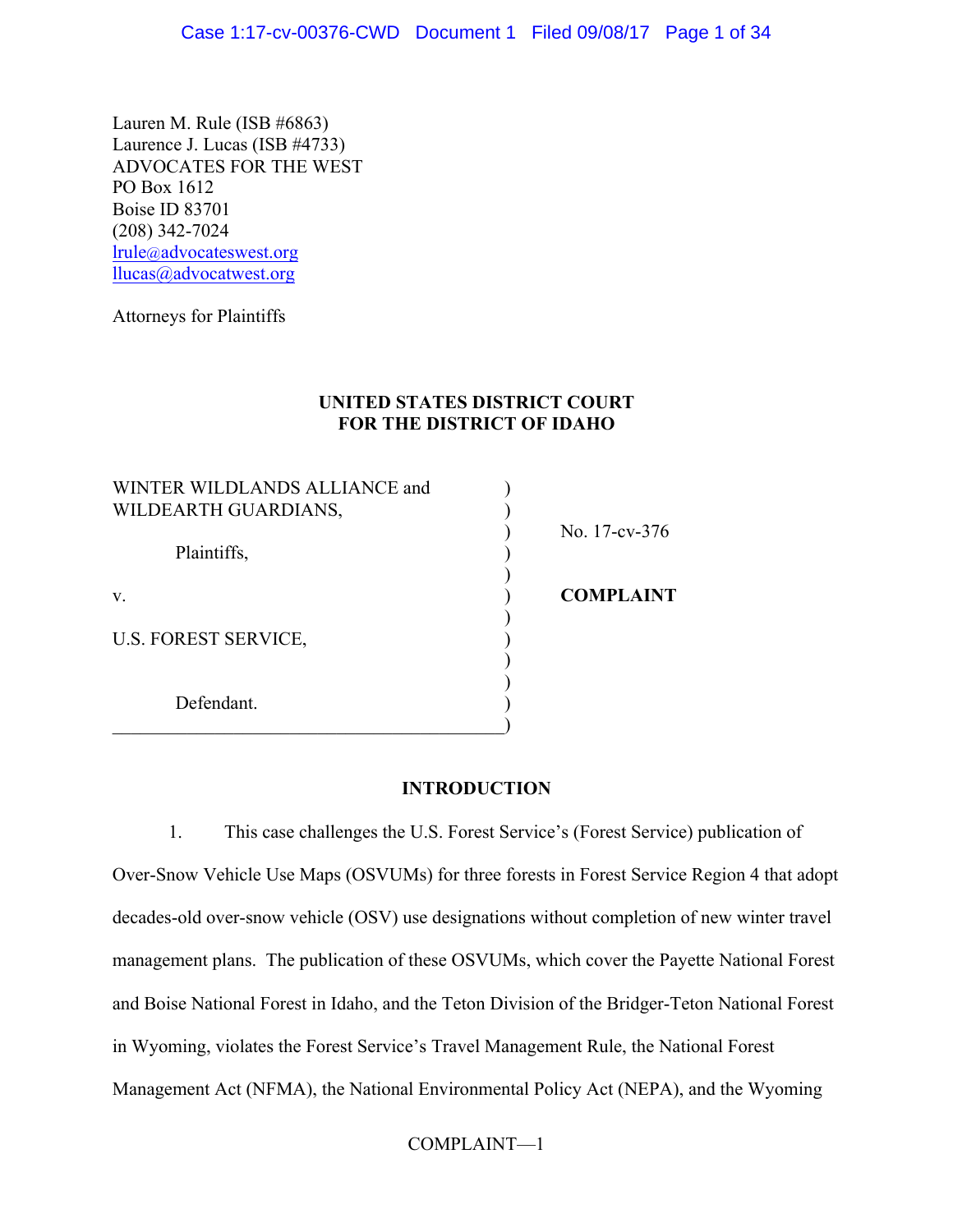#### Case 1:17-cv-00376-CWD Document 1 Filed 09/08/17 Page 2 of 34

Wilderness Act.

2. The Forest Service's travel management rule was previously the subject of litigation before this Court. *Winter Wildlands Alliance v. U.S Forest Service,* No. 11-cv-586- REB (D. Idaho 2011). The agency had issued a rule in 2005 that required a new travel management planning process for off-road vehicles, but excluded OSVs from those requirements. This Court held the OSV loophole violated Executive Order 11644 and ordered the Forest Service to revise the travel rule. The Forest Service issued the revised rule, with the OSV loophole removed, in January 2015.

3. Subpart C of the 2015 Travel Management Rule requires winter travel management planning for all National Forest lands that receive enough snowfall for OSV use to occur. These plans must designate the specific roads, trails, and areas that are open to OSV use, and the remaining area on the forest is closed to use. When making the use designations, the Forest Service must minimize damage to natural resources, harassment of wildlife and significant disruption of wildlife habitats, and conflicts with other recreation uses—commonly known as the "minimization criteria." The winter travel planning process must undergo public participation, and results in an OSVUM that shows the new designations.

4. Subpart C has a "grandfather provision," however, that allows the Forest Service to avoid completing a new winter travel plan, and instead simply publish an OSVUM adopting previous decisions that restricted OSV use to designated routes and areas if those decisions underwent public involvement and the agency proposes no changes to them. The Forest Service can only use the "grandfather provision" to avoid completing a new winter travel plan if its prior decisions comply with the minimization and other substantive criteria of the 2015 Rule.

5. The Payette, Boise, and Bridger-Teton National Forests each used the grandfather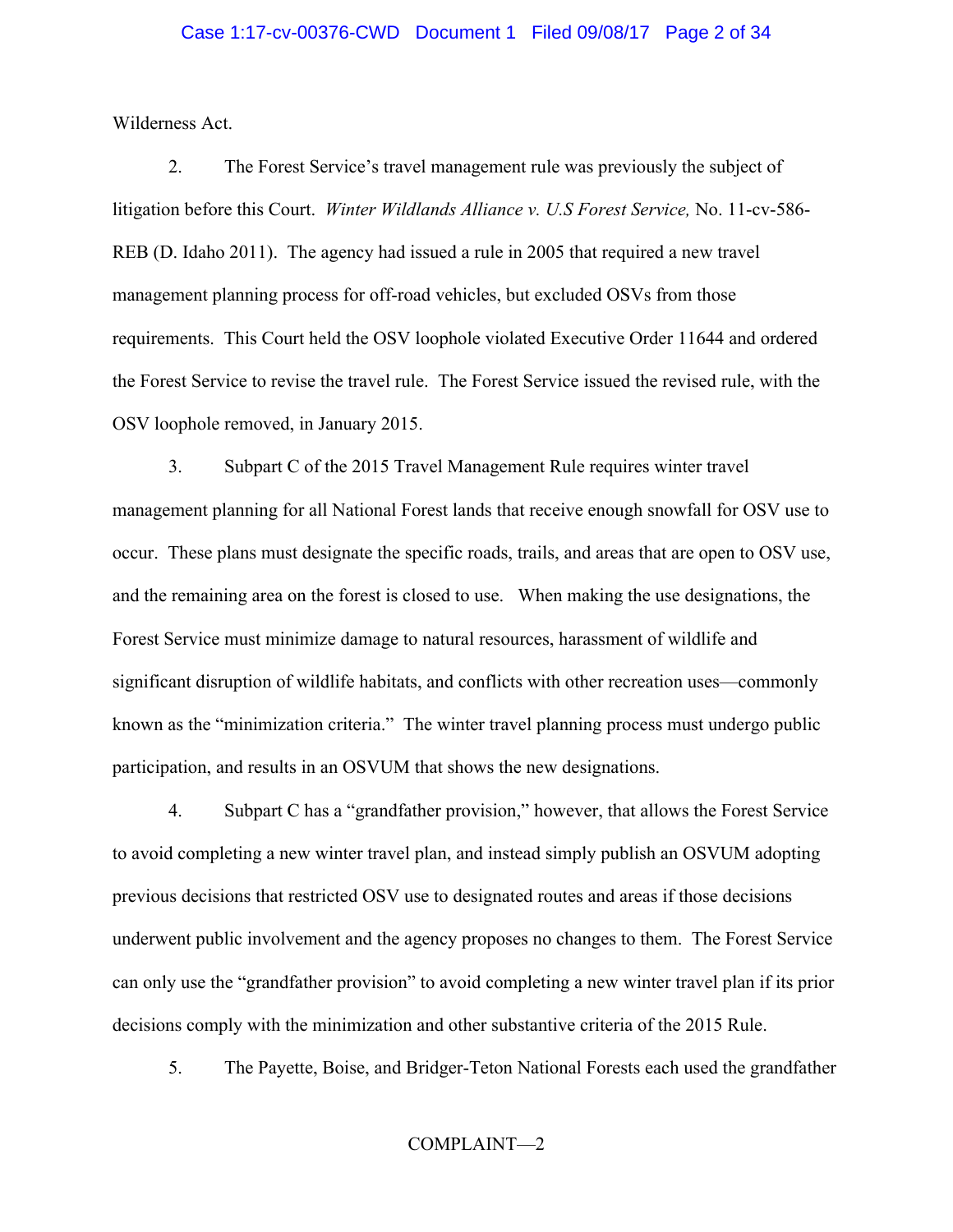### Case 1:17-cv-00376-CWD Document 1 Filed 09/08/17 Page 3 of 34

provision to avoid conducting winter travel planning, despite the majority of their prior OSV designation decisions occurring more than twenty-five years ago. When the Forest Service made the prior designations, it specified areas that were closed to OSV use, and the remainder of the forests were left open to cross-country use. The agency did not apply the minimization criteria to ensure that its designations minimized impacts to natural resources, wildlife, and other recreation users.

6. Since the prior designations, significant changes have occurred on each forest. Advances in OSV technology and power have allowed the expansion of OSV use into areas previously inaccessible due to deep powder or steep slopes, including within Recommended Wilderness and Wilderness Study Areas. This expansion in geographic scope of OSV use, combined with an increase in the number of OSV users, cross-country skiers, and backcountry skiers recreating on National Forest lands, has led to an increase in user conflicts between motorized and non-motorized recreationists in certain areas on each forest.

7. The expansion of OSV use has also increased impacts to wildlife, particularly for species such as lynx, wolverine, and fisher that are active in winter and occupy habitat within OSV use areas. And climate change has altered weather patterns and snow depths, which leads to increased impacts to soil and vegetation where OSV use occurs on shallow snowpack.

8. Rather than assessing the impacts of OSV use under these changed circumstances to determine whether current use designations comply with the minimization criteria as well as the "closed unless designated open" approach, the Forest Service is attempting to comply with Subpart C by publishing OSVUMs that adopt decades-old designations without any further winter travel planning process on the Payette, Boise, and Bridger-Teton National Forests.

9. The decisions to publish these OSVUMs rather than complete winter travel plans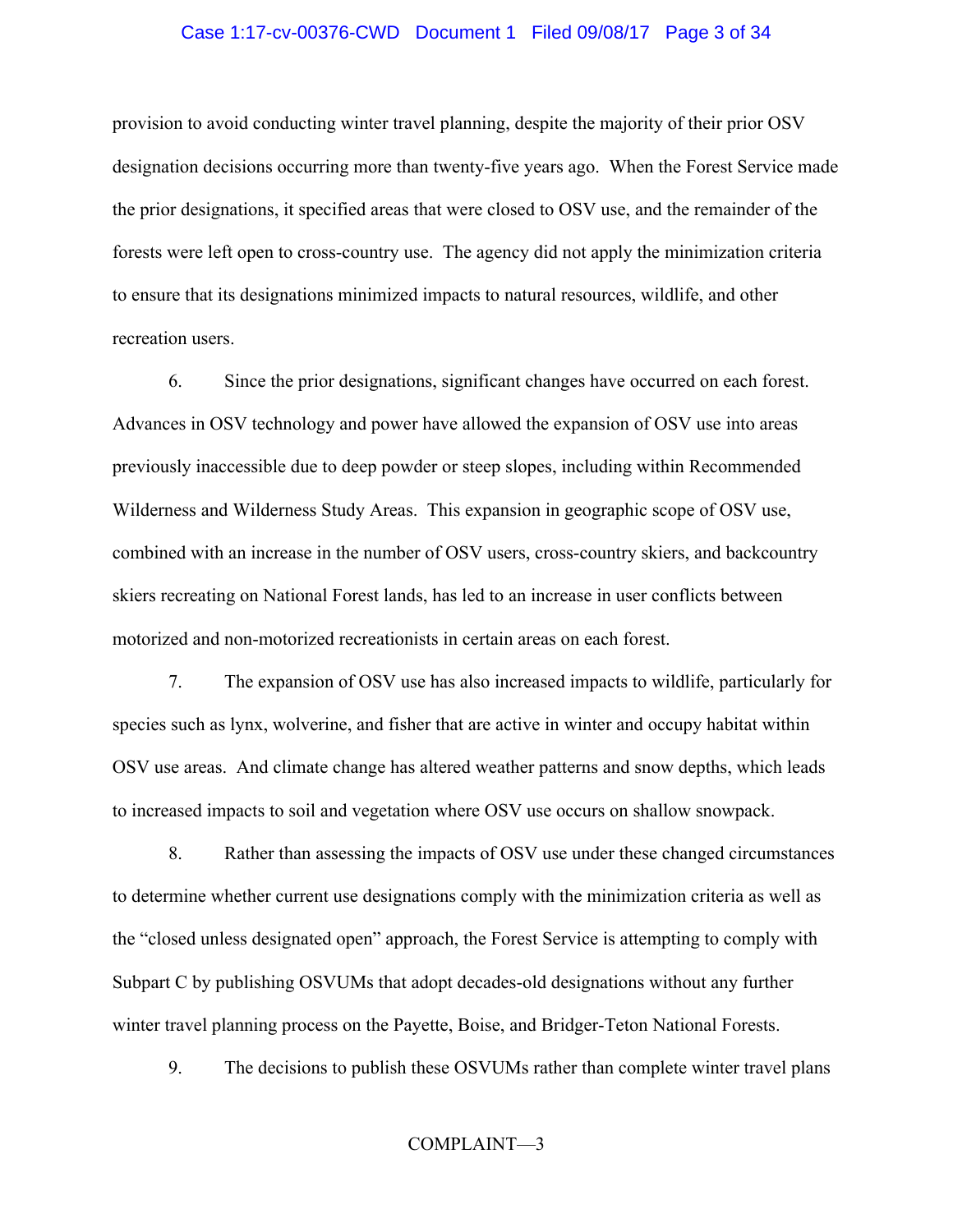### Case 1:17-cv-00376-CWD Document 1 Filed 09/08/17 Page 4 of 34

violate the language and intent of the Travel Management Rule; are inconsistent with direction in each Forest Plan for protecting wildlife and Recommended Wilderness or Wilderness Study Areas, in violation of NFMA; and never underwent analyses to assess the environmental effects of current OSV use and account for new information and changed circumstances that have arisen since the prior designation decisions, in violation of NEPA. The decision to publish the Teton Division OSVUM for the Bridger-Teton National Forest also violates the Wyoming Wilderness Act by authorizing continued OSV use in two Wilderness Study Areas (WSAs) that is greater in intensity and geographic scope than what was occurring at the time those areas were designated as WSAs.

10. Therefore, the decisions to publish OSVUMs that adopt existing OSV use designations rather than complete new winter travel plans for the Payette, Boise, and Bridger-Teton National Forests were arbitrary, capricious and contrary to the Travel Management Rule, NFMA, NEPA, and the Wyoming Wilderness Act. In accordance with the Administrative Procedure Act, these decisions must be held unlawful and set aside.

11. Plaintiffs therefore request that this Court issue declaratory and injunctive relief to remedy these violations of law.

#### **JURISDICTION AND VENUE**

12. Jurisdiction is proper in this Court under 28 U.S.C. § 1331 because this action arises under the laws of the United States, including the Administrative Procedure Act (APA), 5 U.S.C. § 701 *et seq*.; NFMA, 16 U.S.C. § 1600 *et seq.*; NEPA, 42 U.S.C. § 4321 *et seq*.; the Forest Service Travel Management Rule, 36 C.F.R. Part 212 (2015); the Wyoming Wilderness Act, Pub. L. No. 98-550, 98 Stat. 2807 (1984); the Declaratory Judgment Act, 28 U.S.C. § 2201 *et seq*.; and the Equal Access to Justice Act, 28 U.S.C. § 2214 *et seq*. An actual, justiciable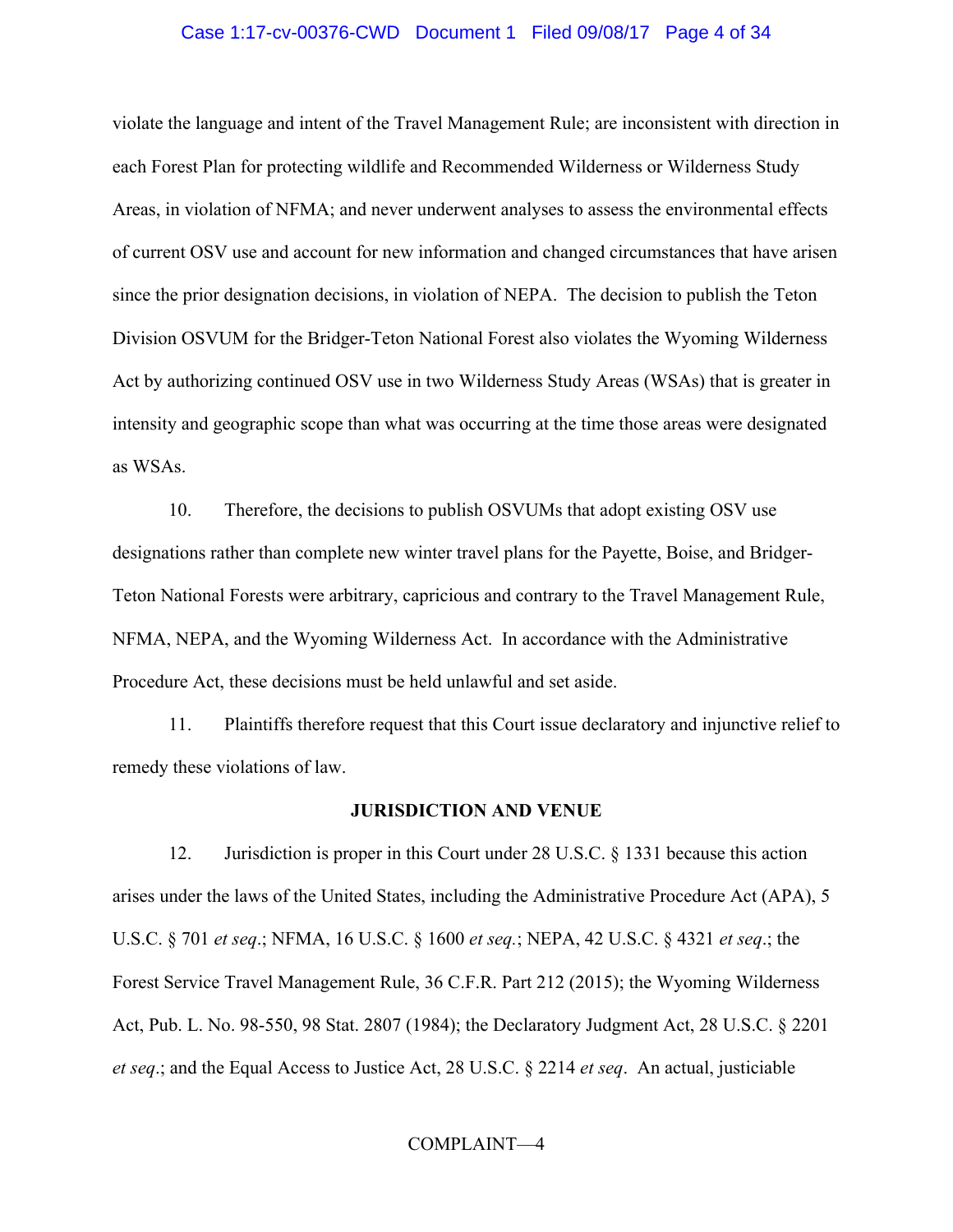### Case 1:17-cv-00376-CWD Document 1 Filed 09/08/17 Page 5 of 34

controversy now exists between Plaintiffs and Defendant, and the requested relief is therefore proper under 5 U.S.C. §§ 701–06 and 28 U.S.C. §§ 2201–02.

13. Venue is proper in this Court pursuant to 28 U.S.C. § 1391 because a substantial part of the events or omissions giving rise to the claims herein occurred within this judicial district, Defendant U.S. Forest Service and Plaintiff Winter Wildlands Alliance reside in this district, and the majority of the public lands and resources in question are located in this district.

14. The Federal Government has waived sovereign immunity in this action pursuant to 5 U.S.C. § 702.

### **PARTIES**

15. Plaintiff WINTER WILDLANDS ALLIANCE is a national non-profit organization dedicated to promoting and preserving winter wildlands and a quality humanpowered snowsports experience on public lands nationwide. It has 13,775 members and supporters and 38 affiliated organizations which together have an additional 50,000 members, including many members who live and recreate in Idaho and Wyoming, including on the Payette, Boise, and Bridger-Teton National Forests, and are adversely affected by OSV activities on these lands.

16. Winter Wildlands' members and staff have a longstanding interest in the management of the Forest Service lands involved in this case as well as the protection of wildlife, undisturbed silence, and other resources that enhance winter recreation. Winter Wildlands' members and staff regularly recreate, enjoy, work, and study during the winter on National Forest lands throughout the country, including on the Payette, Boise, and Bridger-Teton National Forests and use areas impacted by OSVs. Winter Wildlands is actively engaged in promoting quiet winter recreation on the Payette, Boise, and Bridger-Teton National Forests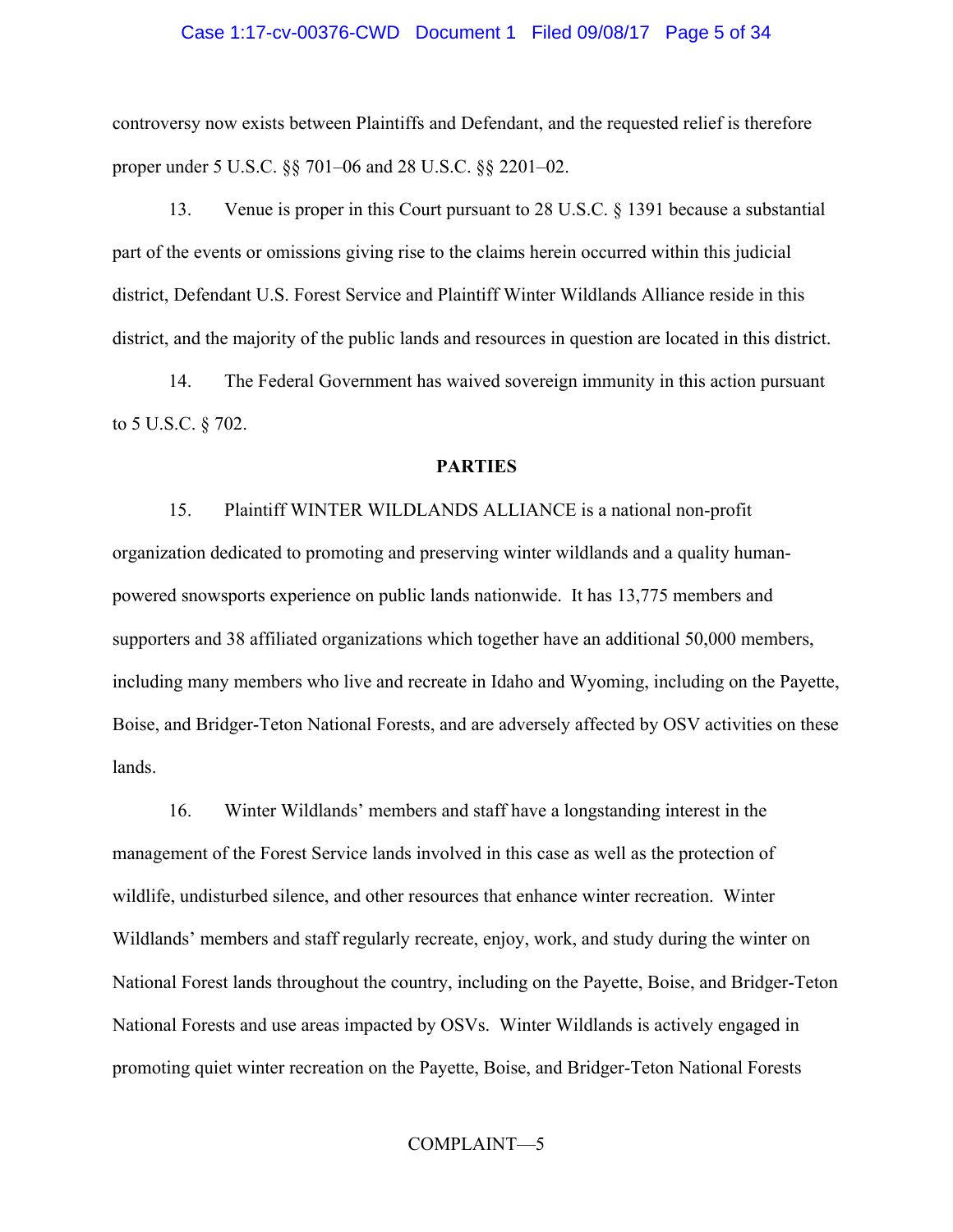#### Case 1:17-cv-00376-CWD Document 1 Filed 09/08/17 Page 6 of 34

through agency proceedings, public education, scientific studies, and legal advocacy, and has extensively participated in decision-making processes related to winter recreation on these three forests.

17. Winter Wildlands' members and staff derive aesthetic, recreational, health, inspirational and other benefits from their non-motorized snow sport activities on the Payette, Boise, and Bridger-Teton National Forests on a regular and continuing basis and intend to do so frequently in the immediate future, including during winter of 2017-18. Plaintiff's members' and staff's enjoyment of their non-motorized snow sport activities and interests in enjoying serene, healthy, natural environments during those activities is impaired by the use of OSVs.

18. Defendant's violations of law and failure to properly manage OSV use on National Forest lands adversely and irreparably injures the aesthetic, recreational, health, inspirational and other interests of Plaintiff Winter Wildlands and its members and staff. These are actual, concrete injuries to Plaintiff, caused by Defendant's violations of law, which will continue until and unless this Court provides the relief prayed for in this Complaint.

19. Plaintiff WILDEARTH GUARDIANS is a non-profit organization dedicated to protecting and restoring the wildlife, wild places, wild rivers, and health of the American West. WildEarth Guardians has more than 184,000 members and supporters across the American West, including many in Idaho and Wyoming. WildEarth Guardians has organizational interests in the proper and lawful management of OSV use on National Forest lands, including on the Payette, Boise, and Bridger-Teton National Forests. WildEarth Guardians and its members have a procedural interest in ensuring that all Forest Service activities comply with all applicable federal statutes and regulations.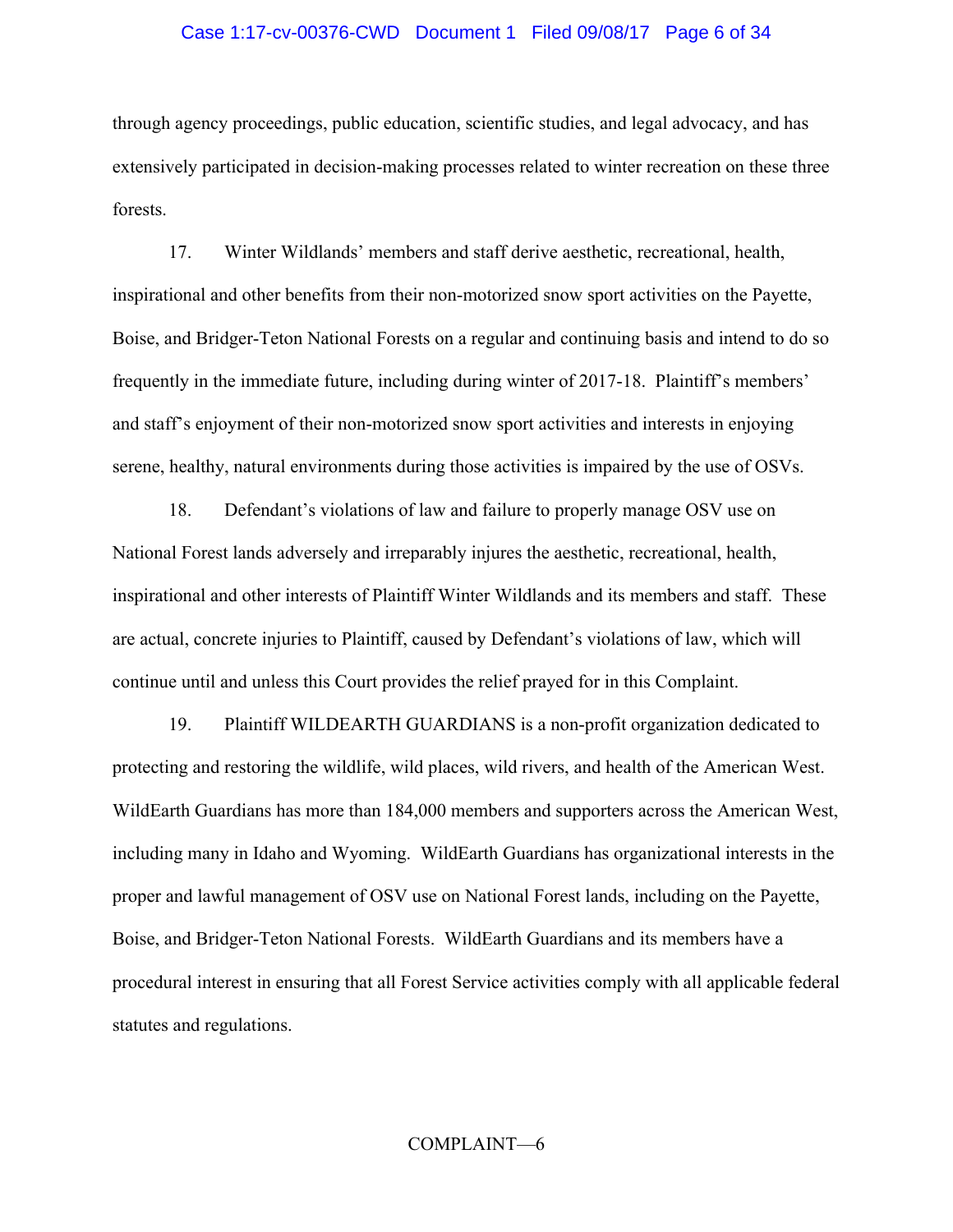### Case 1:17-cv-00376-CWD Document 1 Filed 09/08/17 Page 7 of 34

20. WildEarth Guardians' members and staff derive aesthetic, recreational, scientific, inspirational, educational, and other benefits from recreating during winter on the Payette, Boise, and Bridger-Teton National Forests where OSV use occurs. WildEarth Guardians' members and staff visit these areas for quiet winter recreation purposes, such as cross country skiing, backcountry skiing, snowshoeing, observing wildlife, photography, and scientific study. Plaintiff's members and staff enjoy observing, attempting to observe, and studying wildlife in the wild, including signs of presence of species such as lynx, wolverine, and fisher. The opportunity to possibly view these species, or their sign, on the Payette, Boise, and Bridger-Teton National Forests is of significant interest and value to WildEarth Guardians members and staff, and increases their use and enjoyment of these areas. WildEarth Guardians' members and staff have regularly engaged in quiet winter recreation activities in the past on these three forests, and intend to do so again in the near future, including winter 2017-18. WildEarth Guardians has participated in Forest Service decision-making on these forests to improve management of winter recreation.

21. Defendant's violations of law and failure to properly manage OSV use on National Forest lands adversely and irreparably injures the aesthetic, recreational, health, inspirational and other interests of Plaintiff WildEarth Guardians and its members and staff. These are actual, concrete injuries to Plaintiff, caused by Defendant's violations of law, which will continue until and unless this Court provides the relief prayed for in this Complaint

22. Defendant U.S. FOREST SERVICE is an agency or instrumentality of the United States, and is charged with managing the public lands and resources of the Payette, Boise, and Bridger-Teton National Forests in accordance and compliance with federal laws and regulations.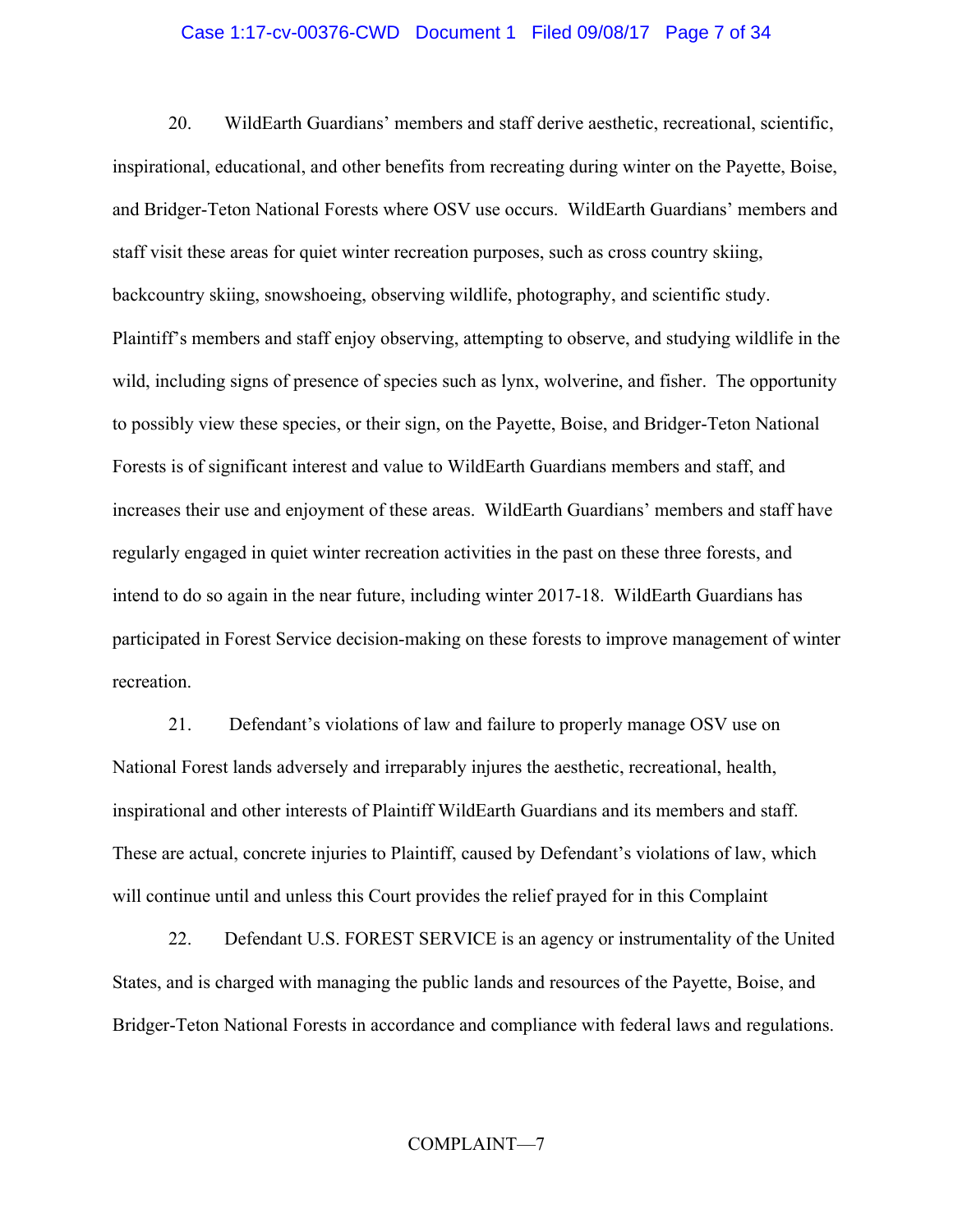## **LEGAL STANDARDS**

## National Forest Management Act

23. In 1976, Congress enacted NFMA, 16 U.S.C. § 1600 *et seq*., which governs the Forest Service's management of the National Forests. NFMA establishes a two-step process for forest planning. First, it requires the Forest Service to develop, maintain, and revise Land and Resource Management Plans ("LRMP" or "Forest Plan") for each national forest. 16 U.S.C. § 1604(a). The Forest Plan guides natural resource management activities forest-wide, setting standards, management goals and objectives, and monitoring and evaluation requirements.

24. Second, once a forest plan is in place, site-specific actions are planned and evaluated by the Forest Service. All site-specific decisions must be consistent with the broader Forest Plan. 16 U.S.C. § 1604(i); 36 C.F.R. § 219.15.

## National Environmental Policy Act

25. Congress enacted NEPA in 1969, directing all federal agencies to assess the environmental impact of proposed actions that significantly affect the quality of the environment. 42 U.S.C. § 4332(2)(C). NEPA's goals are two-fold: (1) to ensure that the agency has carefully and fully contemplated the environmental effects of its action, and (2) to ensure that the public has sufficient information to participate in the decision-making process.

26. NEPA requires federal agencies to prepare, consider, and approve an adequate Environmental Impact Statement ("EIS") for "any major federal action significantly affecting the quality of the human environment."  $42 \text{ U.S.C.}$  §  $4332(2)(\text{C})$ ;  $40 \text{ C.F.R.}$  §  $1501.4(a)(1)$ . To determine whether an action requires an EIS under NEPA, an action agency may prepare an Environmental Assessment ("EA"). 40 C.F.R. § 1501.4(b).

27. NEPA requires that an environmental analysis be supplemented if the action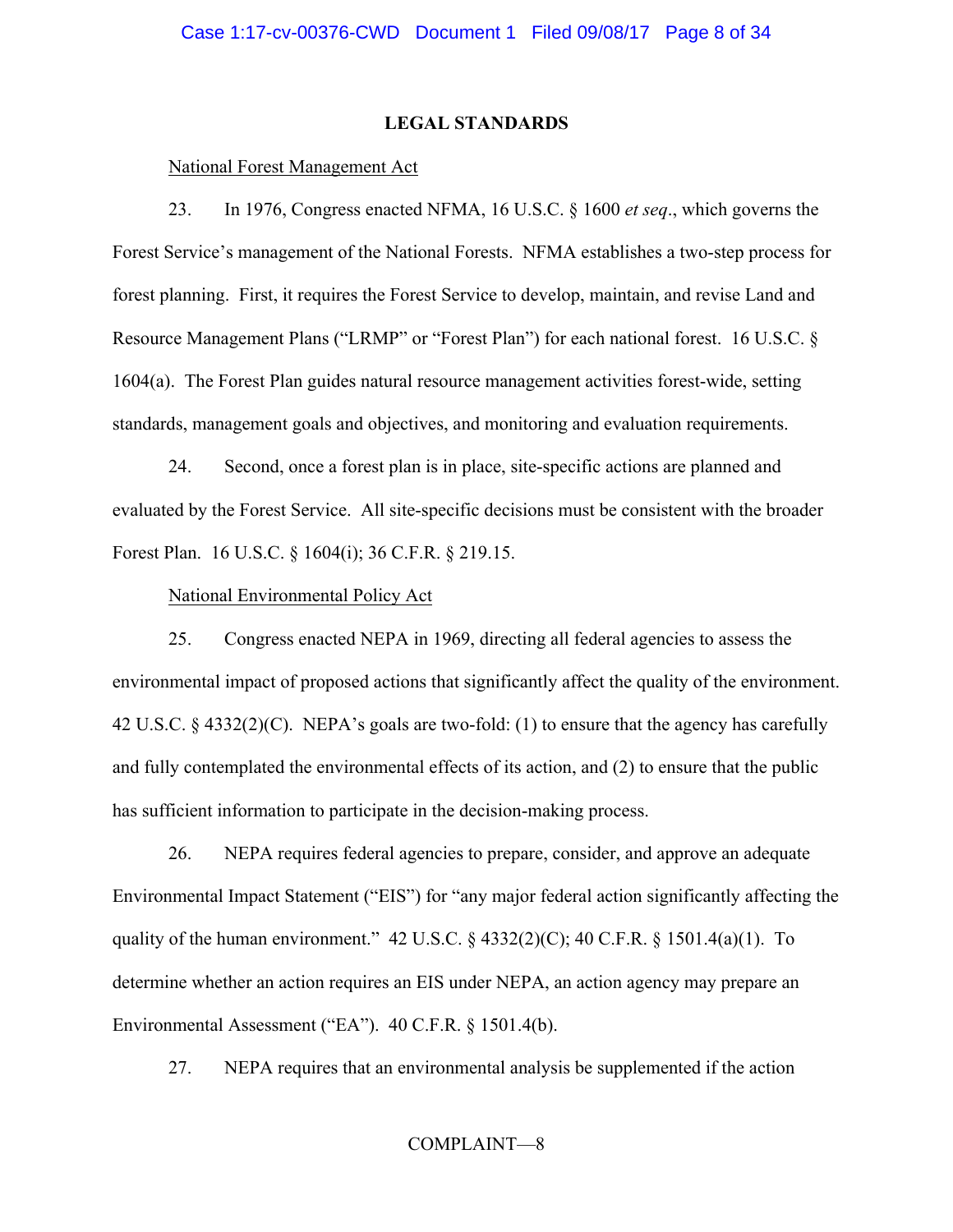### Case 1:17-cv-00376-CWD Document 1 Filed 09/08/17 Page 9 of 34

agency makes substantial changes to the proposed action or if there are significant new circumstances or information relevant to environmental concerns and bearing on the proposed action or its impacts. *Id.*  $\S 1502.9(c)(1)(i)-(ii)$ .

28. NEPA and its regulations prohibit agencies from taking any action or making any irreversible or irretrievable commitment of resources before its NEPA analysis is completed that would have an adverse environmental impact or prejudice or limit the choice of reasonable alternatives. 40 C.F.R. §§ 1502.2(f), 1506.1(a).

## Wyoming Wilderness Act

29. The Wyoming Wilderness Act of 1984 established eight Wilderness areas, five Wilderness area expansions, and three Wilderness Study Areas (WSA) within the state of Wyoming. Pub. L. No. 98-550, 98 Stat. 2807, §§ 201, 301. The three WSAs are the Palisades WSA, Shoal Creek WSA, and High Lakes WSA. *Id.* § 301(a). The Act required that the WSAs be administered to maintain their presently existing Wilderness character and potential for inclusion in the National Wilderness Preservation System. It provided that snowmobiling could continue in the WSAs only "in the same manner and degree as was occurring prior to the date of enactment of this Act." *Id.* § 301(c).

## Executive Order 11644 and Forest Service Travel Management Rule

30. In 1972, President Nixon issued Executive Order 11644 requiring the Forest Service to "establish policies and provide for procedures that will ensure that the use of off-road vehicles on public lands will be controlled and directed so as to protect the resources of those lands, to promote the safety of all users of those lands, and to minimize conflicts among the various uses of those lands." E.O. 11644, § 1. Off-road vehicles included over-snow vehicles. *Id.* § 2(3).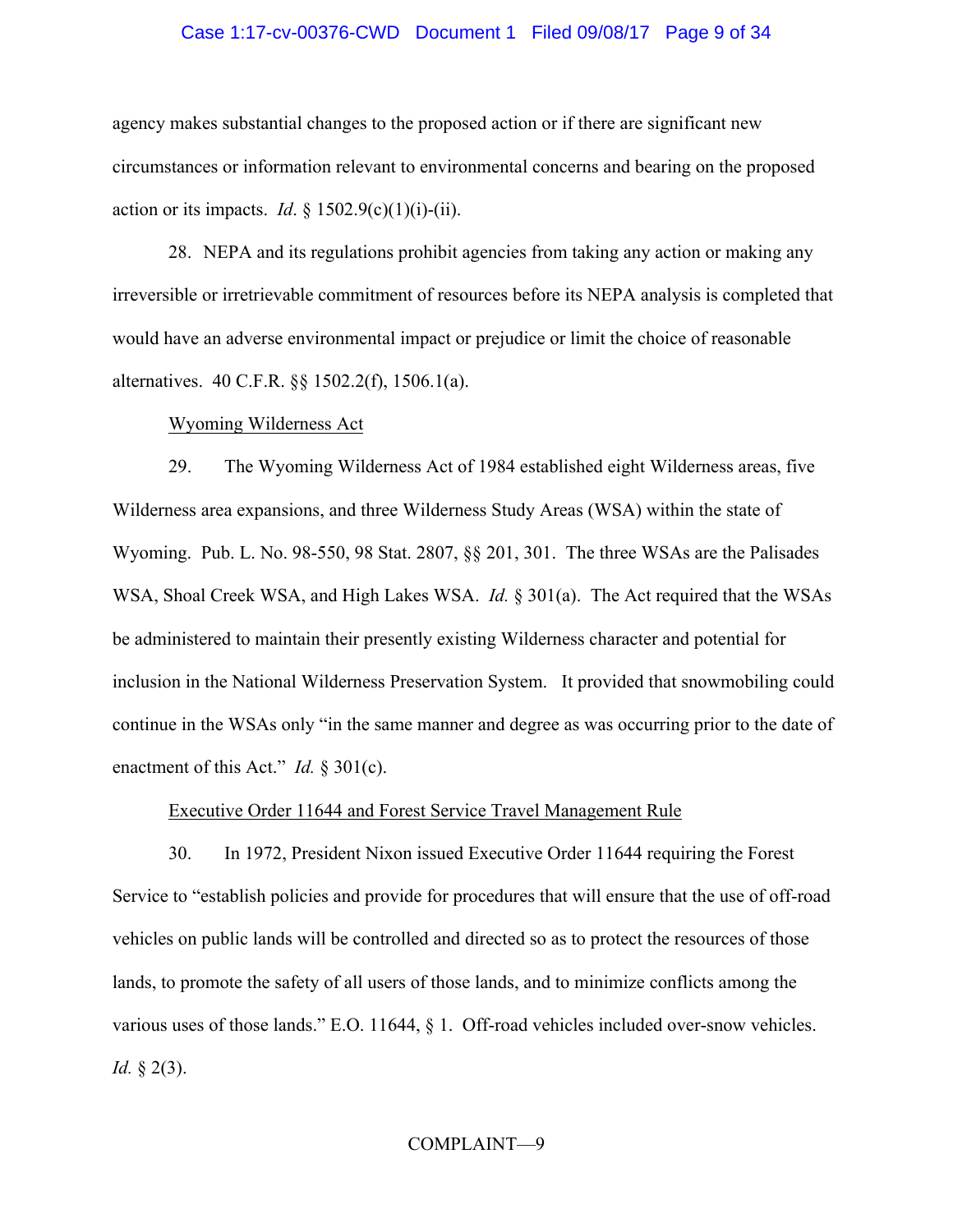## Case 1:17-cv-00376-CWD Document 1 Filed 09/08/17 Page 10 of 34

31. The need for this Executive Order was due to the large number of off-road recreational vehicles, including OSVs, being used on public lands that were "in frequent conflict with wise land and resource management practices, environmental values, and other types of recreational activity," which demonstrated the need for a "unified Federal policy toward the use of such vehicles on the public lands." *Id.* (preamble).

32. The Executive Order called for the Forest Service to issue regulations requiring designation of specific areas and trails open to off-road vehicle use and areas closed to use; the designations must be based upon the protection of the resources of the public lands, promotion of the safety of all users of those lands, and minimization of conflicts among the various uses of those lands; and the designations must be located to minimize damage to soil, watershed, vegetation, and other resources, minimize harassment to wildlife or significant disruption of wildlife habitat, and minimize conflicts between off-road vehicle use and other existing or proposed recreational uses of the same or neighboring lands. *Id.* § 3(a).

33. The 2015 Travel Management Rule is the current regulation implementing the requirements of Executive Order 11644. 36 C.F.R. Part 212. It mandates travel planning for both summer and winter motorized use on National Forest System lands. *Id.* §§ 212.50-57, 212.80-81. Summer travel planning requires the designation of roads, trails, and areas on National Forest System lands open to wheeled motor vehicle use, and any use off of those designated roads and trails and outside designated areas is prohibited. *Id.* § 212.50. This approach is referred to as the "closed unless designated open" approach.

34. The 2015 Travel Management Rule also imposes minimization criteria on travel plan designations to protect environmental and recreational values. When making the trail and area designations in a travel plan, the Forest Service must minimize: (1) damage to soil,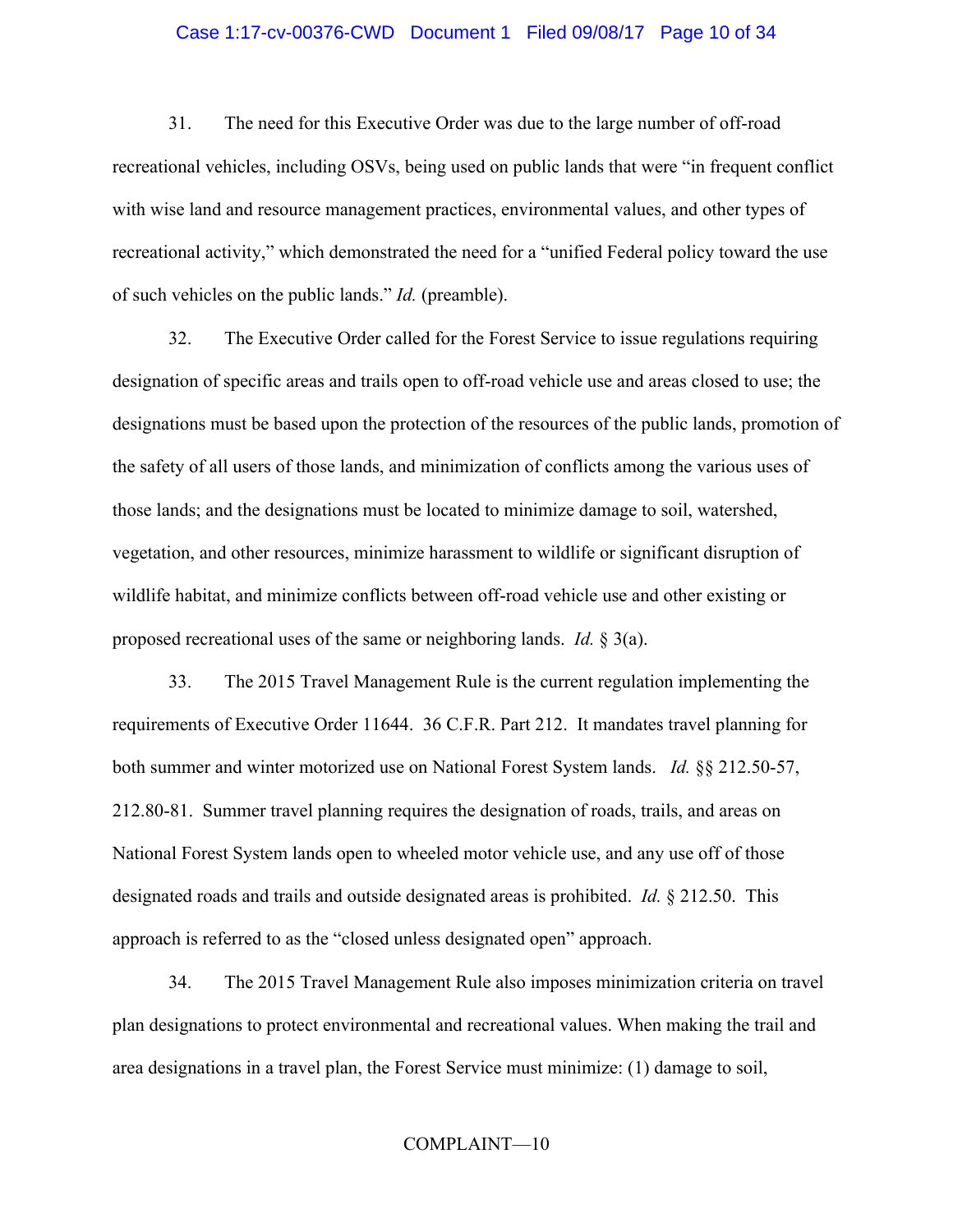#### Case 1:17-cv-00376-CWD Document 1 Filed 09/08/17 Page 11 of 34

watershed, vegetation, and other forest resources; (2) harassment of wildlife and significant disruption of wildlife habitat; (3) conflicts between motor vehicle use and existing or proposed recreational uses of National Forest System lands or neighboring Federal lands; and (4) conflicts among different classes of motor vehicle uses of National Forest System lands or neighboring Federal lands. It also must consider compatibility of motor vehicle use with existing conditions in populated areas, taking into account sound, emissions, and other factors. *Id.* § 212.55(b).

35. Summer travel planning requires public involvement, coordination with other governmental entities and tribes, and publication of a motor vehicle use map to identify the designations. *Id.* §§ 212.52, 212.53, 212.55.

36. Winter travel planning falls under Subpart C of the rule, and similarly must use the "closed unless designated open" approach that requires designation of roads, trails, and areas open to OSV use, and OSV use off designated roads and trails and outside designated areas is prohibited. *Id.* § 212.80(a). Winter travel planning must be performed for all National Forest lands where snowfall is adequate for that use to occur. *Id.* § 212.81(a). The winter travel planning process must follow the same requirements as summer travel planning, including public involvement, coordination with other entities, and application of the minimization criteria. *Id.* § 212.81(d). Roads, trails, and areas designated for OSV use must be reflected on an OSV use map made publicly available. *Id.* § 212.81(c).

37. The Forest Service can avoid doing summer or winter travel plans if it has made previous decisions, under other authorities and including public involvement, that restrict motor vehicle or OSV use to designated routes and areas over an entire administrative unit or Ranger District, or parts of an administrative unit or Ranger District where snowfall is adequate for OSV use to occur, and no change is proposed to those previous decisions. *Id.* §§ 212.52(a), 212.81(b).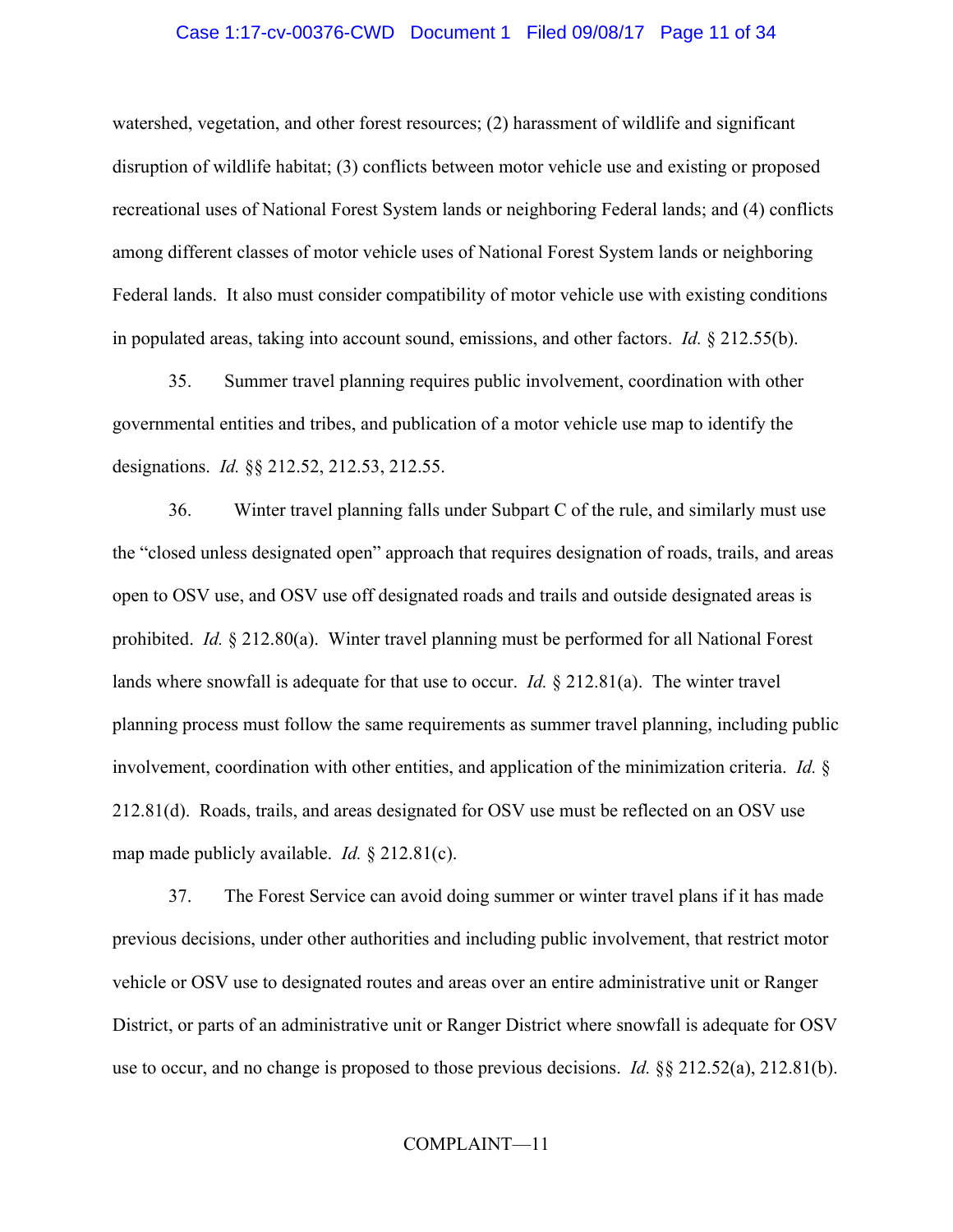### Case 1:17-cv-00376-CWD Document 1 Filed 09/08/17 Page 12 of 34

In those instances, the Forest Service issues public notice of the designations without any further public involvement. *Id.*

38. The Travel Management Rule contains the following definitions: (1) "area" is a discrete, specifically delineated space that is smaller, and, except for OSV use, in most cases much smaller, than a Ranger District; (2) "designation of over-snow vehicle use" is designation of a National Forest System road, a National Forest System trail, or an area on National Forest System lands where over-snow-vehicle use is allowed pursuant to  $\S 212.81$ ; (3) "over-snow vehicle" is a motor vehicle that is designed for use over snow and that runs on a track or tracks and/or a ski or skis, while in use over snow; and (4) "over-snow vehicle use map" is a map reflecting roads, trails, and areas designated for over-snow vehicle use on an administrative unit or a Ranger District of the National Forest System. *Id.* § 212.1.

## **STATEMENT OF FACTS**

## **I. Impacts of OSVs**

39. Snowmobiles and other OSVs have substantial impacts on a variety of resources, including air quality, water quality, vegetation and wildlife. OSV use also adversely impacts the experiences of other users of National Forest lands, such as those seeking quiet recreation, and degrades Wilderness characteristics, including opportunities to experience solitude and participate in primitive forms of recreation.

40. In recent years, manufacturers of snowmobiles and other OSVs have consistently been increasing the power of the machines, making them able to navigate steeper terrain and deeper snow. This trend in increased power has changed the sport, allowing for much farther access into the backcountry and activities such as highmarking—where OSVs race up steep slopes toward ridge tops and then quickly turn (before they capsize) and race back down the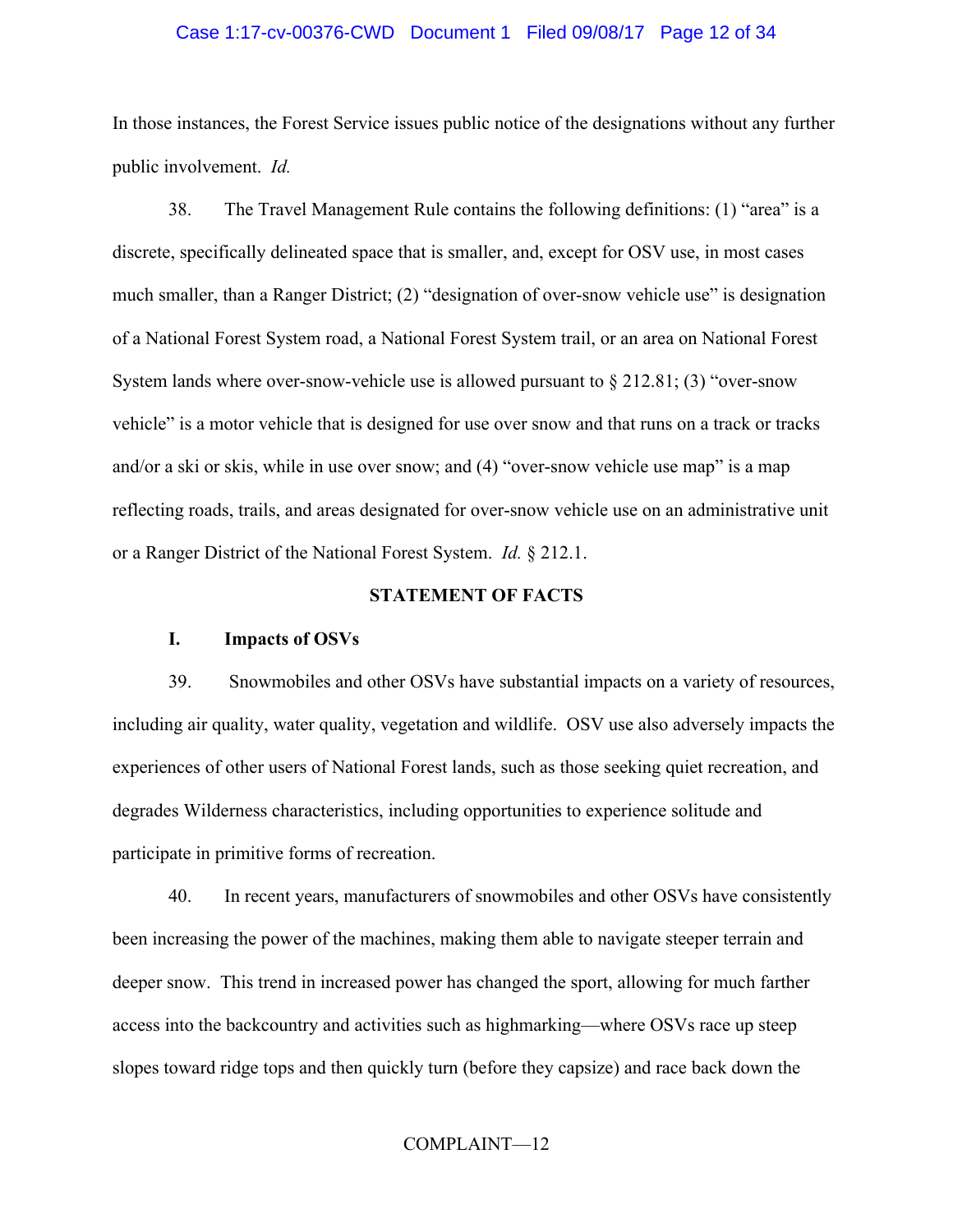#### Case 1:17-cv-00376-CWD Document 1 Filed 09/08/17 Page 13 of 34

slope. This trend in increased machine power and thus increased geographic scope of OSV activity exacerbates the impacts of OSVs on the environment, wildlife, and other recreationists.

41. OSVs emit air pollution, which endangers human health in areas of concentrated OSV use and generates greenhouse gas emissions that contribute to global warming. Scientific studies in western forests have shown that in areas receiving heavy snowmobile use, snowmobiles have a substantial adverse impact on ambient air quality, accounting for far more carbon monoxide and hydrocarbon emissions compared to cars and buses. They have caused exceedances of air quality standards for carbon monoxide, hydrocarbons, fine particulate matter, and mobile source air toxins at trailheads and along popular trails. OSV emissions also are deposited directly onto the snow surface and may be retained in the snowpack until spring melt, when the pollutants are then discharged into streams or lakes.

42. Compaction of snow by OSVs can damage underlying vegetation, cause delayed flowering of plants in spring, lower soil bacteria, and inhibit seed germination, dispersal, and growth. The machines can also damage above-snow seedling and sapling trees or shrubs.

43. OSV impacts to wildlife are numerous. OSVs are noisy and travel at high speeds in areas that are normally secluded in winter. These types of disturbances disrupt animal behavior patterns and add stress to wildlife at a time of year when such stress can be particularly harmful. Additional energy expenditures needed to retreat from or avoid OSVs can be critical during winter months when cold temperatures, deep snow, and limited food supplies already cause stress, and may jeopardize an animal's chances of survival or ability to reproduce. Studies of wildlife responses to snowmobiles have documented elevated heart rates, elevated glucocorticoid stress levels, increased flight distance, habitat fragmentation, and community and population disturbance.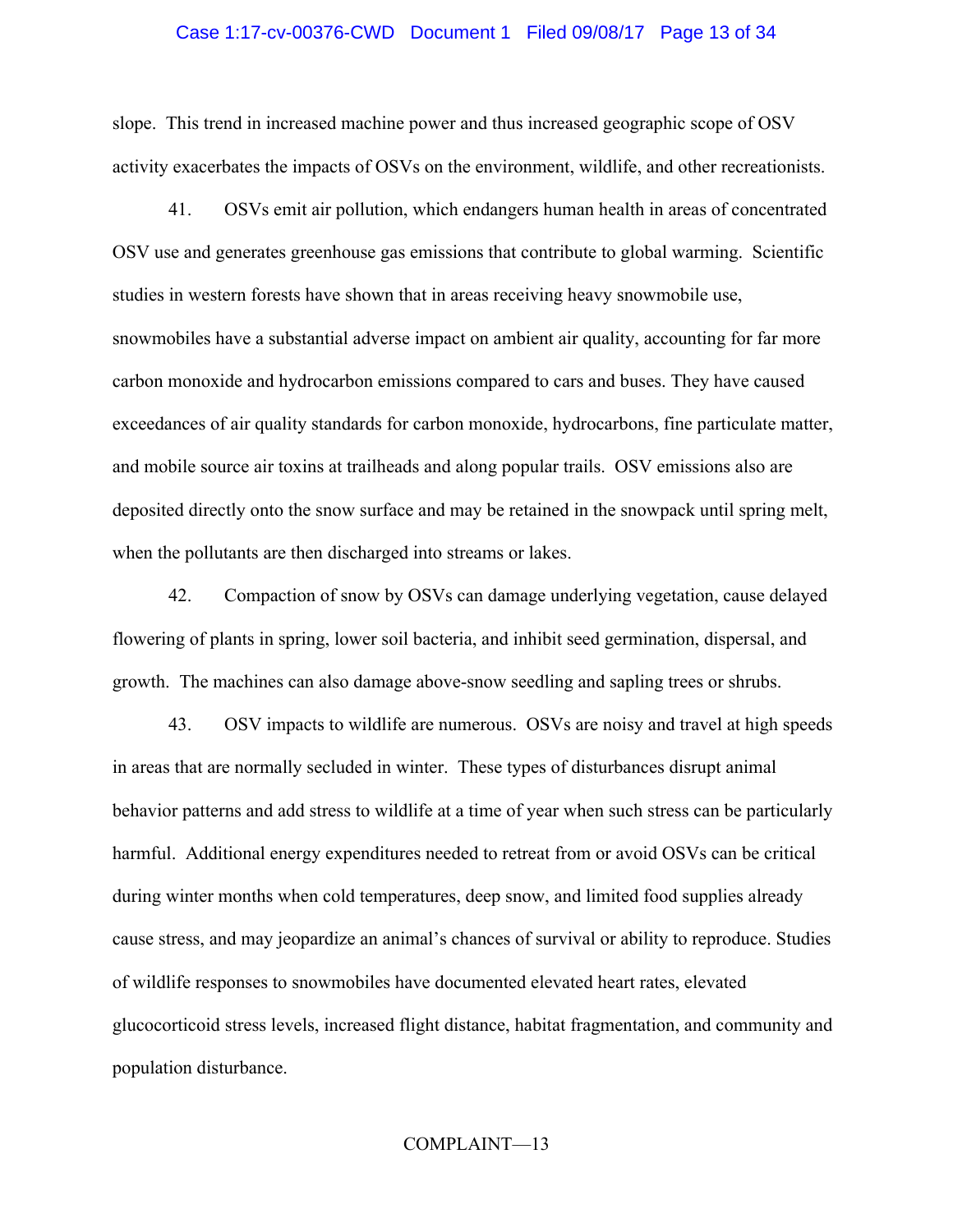## Case 1:17-cv-00376-CWD Document 1 Filed 09/08/17 Page 14 of 34

44. Presence of groomed trails may alter animal movement patterns or displace them from habitat, and trails can provide corridors for predators such as coyotes to access areas they otherwise would not, impacting prey species and other predators like lynx that were previously insulated from such competition. OSV trails also impair habitat for subnivean small mammals such as mice and voles that live under the snow in winter.

45. Use of OSVs off-trail in play-areas and other parts of the backcountry may cause even greater levels of stress on wildlife because that use is more random and less predictable and animals cannot habituate to it. Thus, as OSVs become increasingly more powerful and are used to intrude farther into the backcountry, adverse impacts to wildlife greatly increase.

46. Species that are preparing for or undergoing reproduction during winter and early spring may be significantly affected by OSV use. Fisher and wolverine are in their dens giving birth in winter, and disturbance could result in abandonment of dens or reduced proficiency at hunting for food, impairing not just the individuals disturbed but also lowering the chance of successful reproduction. Grizzly bears are emerging from their dens in early spring, and OSV use may displace or disturb them, causing stress and making it harder to find food at a time when they need it most. OSV use in lynx habitat may cause the animals to avoid those areas, fragmenting habitat and cutting off travel corridors for the species. Pine marten and fox are also active during the winter, and may be harassed or displaced from habitat by OSVs.

47. OSV activity disturbs wintering ungulates, such as elk, deer, moose, and bighorn sheep, which results in physiological stress and increased movement to avoid the machines. This extra stress and expenditure of energy during winter when food resources are scarce threatens both individual and population level survival of these animals.

48. OSV use also impacts people, particularly those engaging in non-motorized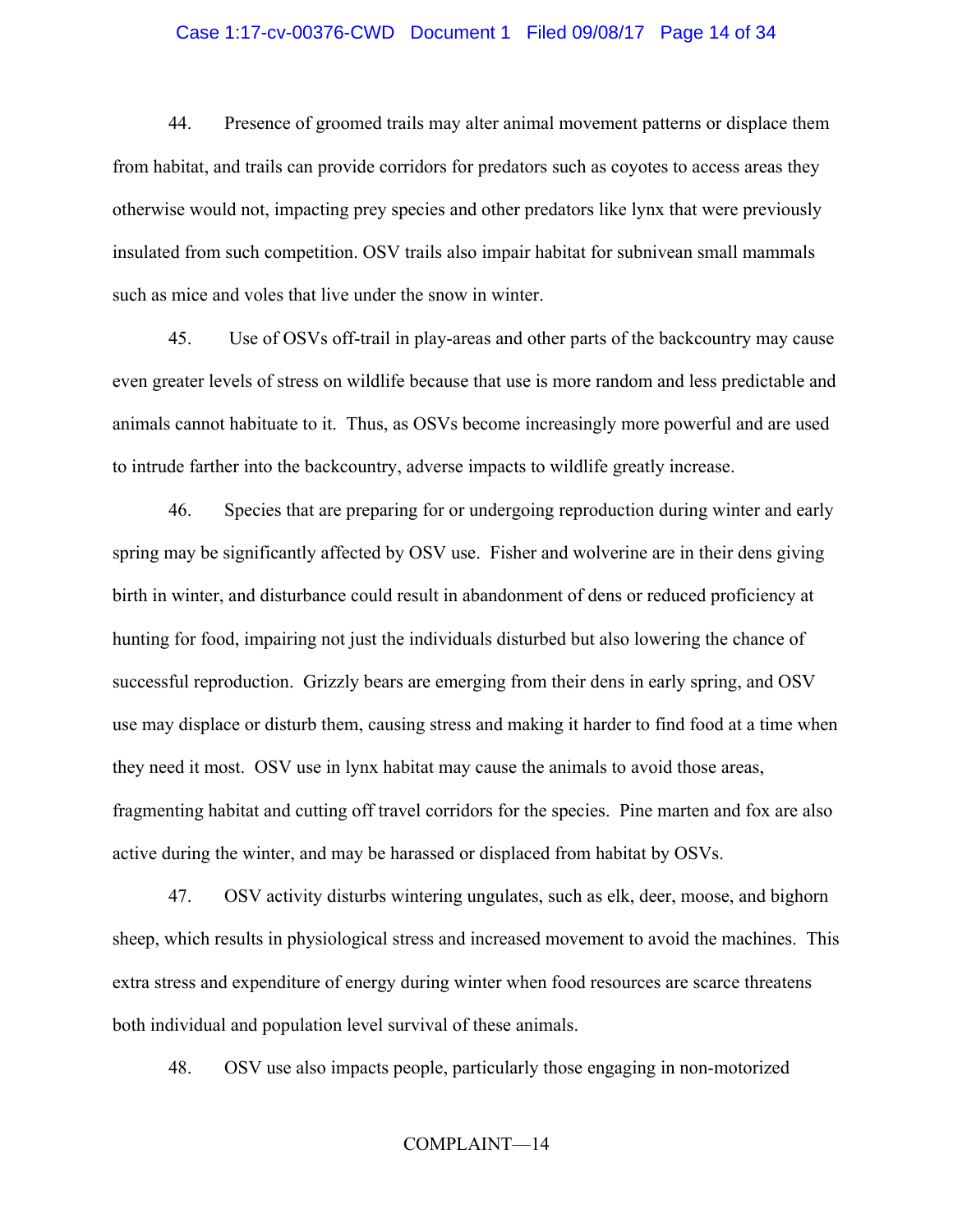#### Case 1:17-cv-00376-CWD Document 1 Filed 09/08/17 Page 15 of 34

winter recreation, due to the loud noise, odors, and toxic pollution produced by these machines. Winter non-motorized recreationists such as cross-country and backcountry skiers, snowshoers, and winter hikers often seek clean air, solitude, and a quiet natural environment, and thus nearby OSV recreation disrupts their experience.

49. OSV trailheads and trails become polluted with toxic air from the machines, which has an immediate and long-lasting impact on other users trying to engage in humanpowered recreation. OSVs traveling at moderate to high speeds can present safety concerns to skiers or snowshoers using the same areas, create high volumes of noise that disrupt the quiet surroundings, and create ruts that make unsafe conditions for skiers. OSVs also disproportionately consume a limited recreational resource in National Forests--untouched powder snow.

50. Winter recreation use on National Forests has steadily increased, with crosscountry skiing and snowshoeing increasing substantially in the last five to ten years and outnumbering OSV visits in the western states. Yet, the vast majority of trails and areas on National Forests are open to motorized use with the exception of Wilderness areas, which are largely inaccessible in winter to those on foot due to their distance from plowed roads and parking areas. Only a small percentage of accessible National Forest lands are reserved for nonmotorized recreationists. Those who desire a clean and quiet winter recreation experience prefer to use trails and areas closed to OSVs to avoid the smell, noise, safety concerns, and tracked snow OSVs create, but such areas are rare on National Forest lands.

51. Wildlife and other resources are becoming even more vulnerable to the stress of OSV use due to increasing effects of climate change, which can exacerbate the impacts discussed above. As temperatures warm, less snow will fall at lower elevations. OSVs that travel on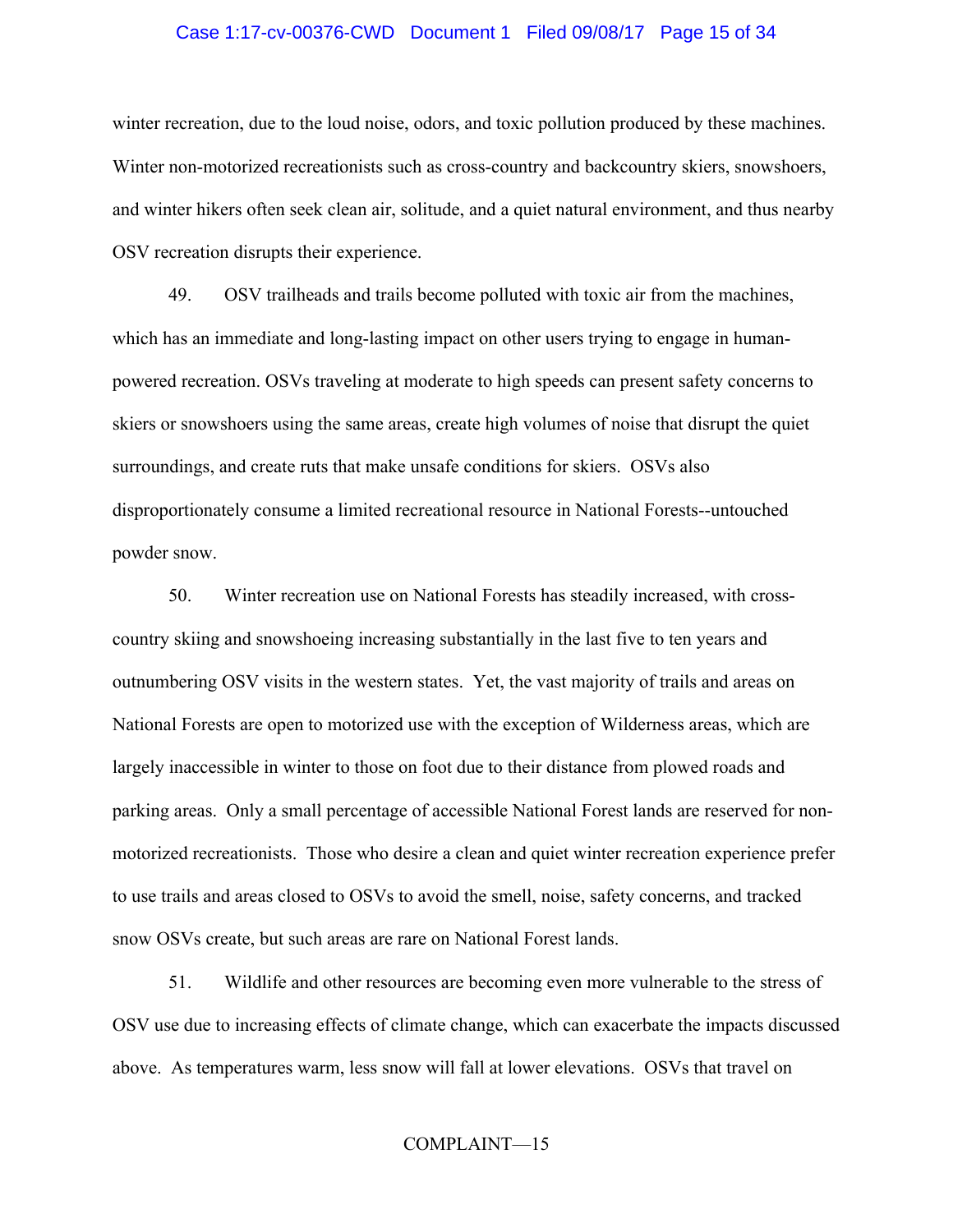#### Case 1:17-cv-00376-CWD Document 1 Filed 09/08/17 Page 16 of 34

shallower snowpack have a greater impact on underlying vegetation, soils, water, and OSV users who desire to recreate in deeper snow will have to go to higher elevations and will have greater overlap with wildlife as well as non-motorized recreationists that also seek out deeper snow.

52. Finally, OSV use can affect Wilderness characteristics and potential when it occurs in and adjacent to Wilderness and Recommended Wilderness. OSV use decreases the naturalness, opportunity for solitude, and primitive character of these areas, which are values that must be maintained in Wilderness and Recommended Wilderness. Present and expanding use of OSVs in Recommended Wilderness also creates an expectation that use will continue, which reduces the potential of that area to be designated as Wilderness.

### **II. Payette National Forest OSVUM**

53. In 1988, the Payette National Forest completed its initial Forest Plan. Within the Plan, it identified areas of the forest as having certain "Recreation Opportunity Spectrum" (ROS) settings—Wilderness, semi-primitive non-motorized, semi-primitive motorized, roaded natural, and roaded modified—and analyzed travel management within those settings. It prepared a Travel Plan as part of the Forest Plan, which included a forest access map and accompanying direction that defined the type of motorized use, if any, permitted within each of these settings.

54. Under the Forest Access Map, use of wheeled motor vehicles was prohibited off of trails in all but a few locations, while use of OSVs was allowed across most of the forest. The only areas closed to OSV use were Wilderness areas, five areas designated as semi-primitive non-motorized, and a few areas that were closed to OSVs to protect big game winter range or elk security areas.

55. The 1988 Forest Plan also required issuance of an annual Travel Map to establish site-specific travel restrictions and closures for trails, roads, and areas for the next year or longer.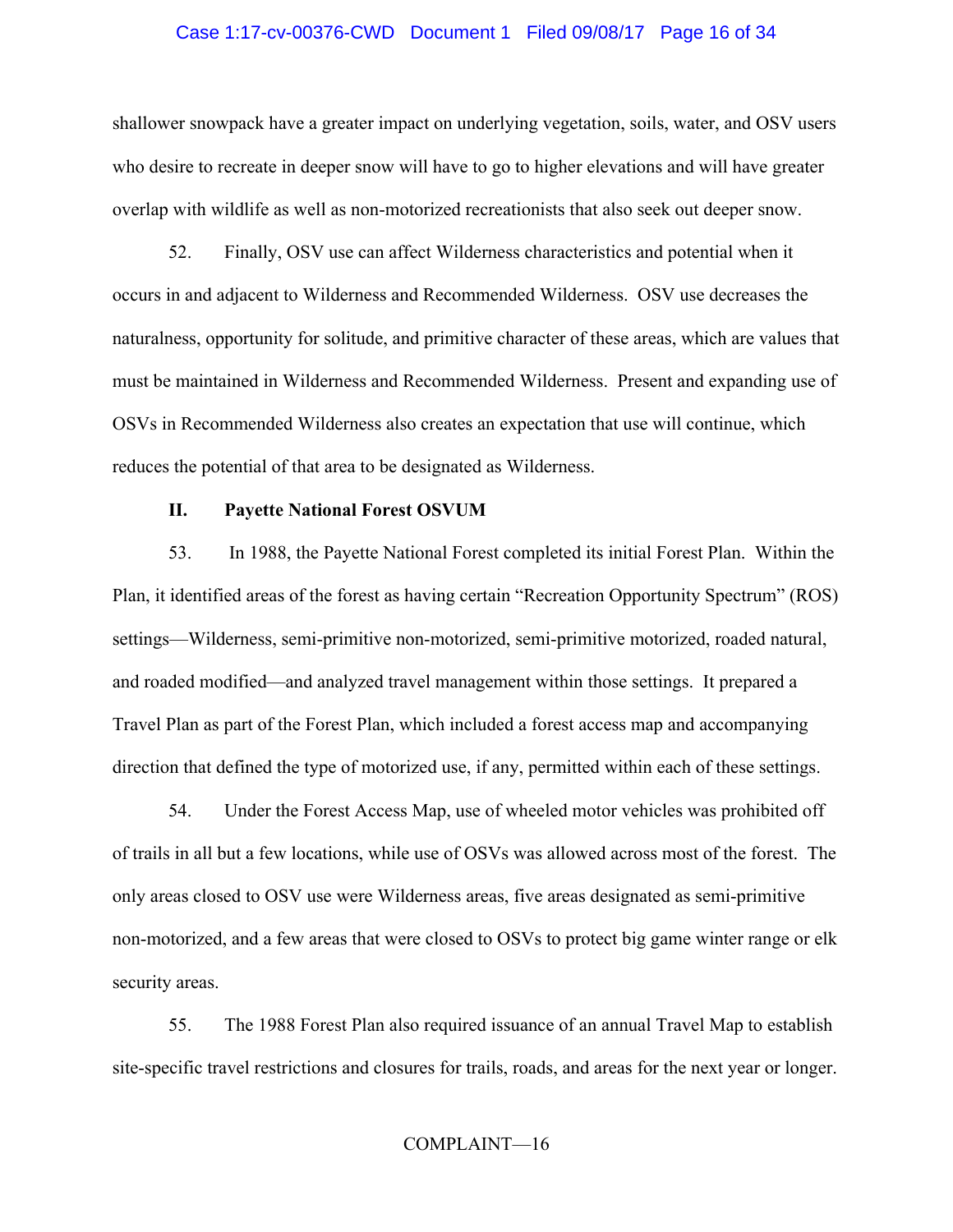#### Case 1:17-cv-00376-CWD Document 1 Filed 09/08/17 Page 17 of 34

56. In 2003, the Payette revised its Forest Plan. It joined with the Boise National Forest and Sawtooth National Forest to create a new Plan that covered all three forests. This Plan recognized a rising level of winter recreation conflicts in a number of areas, usually between snowmobilers and skiers in developed ski areas and backcountry areas. It stated that most of the conflicts could only be resolved by site-specific access determinations, which would be addressed in separate travel management planning processes following the Forest Plan revision. Therefore, travel management and allocation of travel use zones was not addressed in the 2003 Forest Plan, and instead would occur in separate, more localized, planning processes.

57. The 2003 Forest Plan did include general management direction related to winter recreation. It contained goals, objectives, and guidelines directing the agency to provide a variety of winter recreation opportunities while also protecting user safety and mitigating conflicts between recreation users and impacts to wildlife and other resources. Winter recreation management should recognize that separation of activities may be needed to maintain user safety and quality recreation experiences. The Plan stated that the Forest Service must initiate a process of phased, site-specific travel management planning as soon as practicable, starting with the areas where the most significant user conflict and resource concerns were occurring.

58. The 2003 Forest Plan also contained direction related to protection of wildlife and their habitat, including direction specific to ESA threatened, endangered and candidate species, Forest Service sensitive species, lynx, wolverine, and big game.

59. In addition, the 2003 Forest Plan recommended two areas – the 94,000-acre Needles and the 117,300-acre Secesh – for Wilderness designation and required that those areas be managed to protect their characteristics and potential for eventual designation by Congress. Specifically, with regard to management of these two areas, the agency cannot permit activities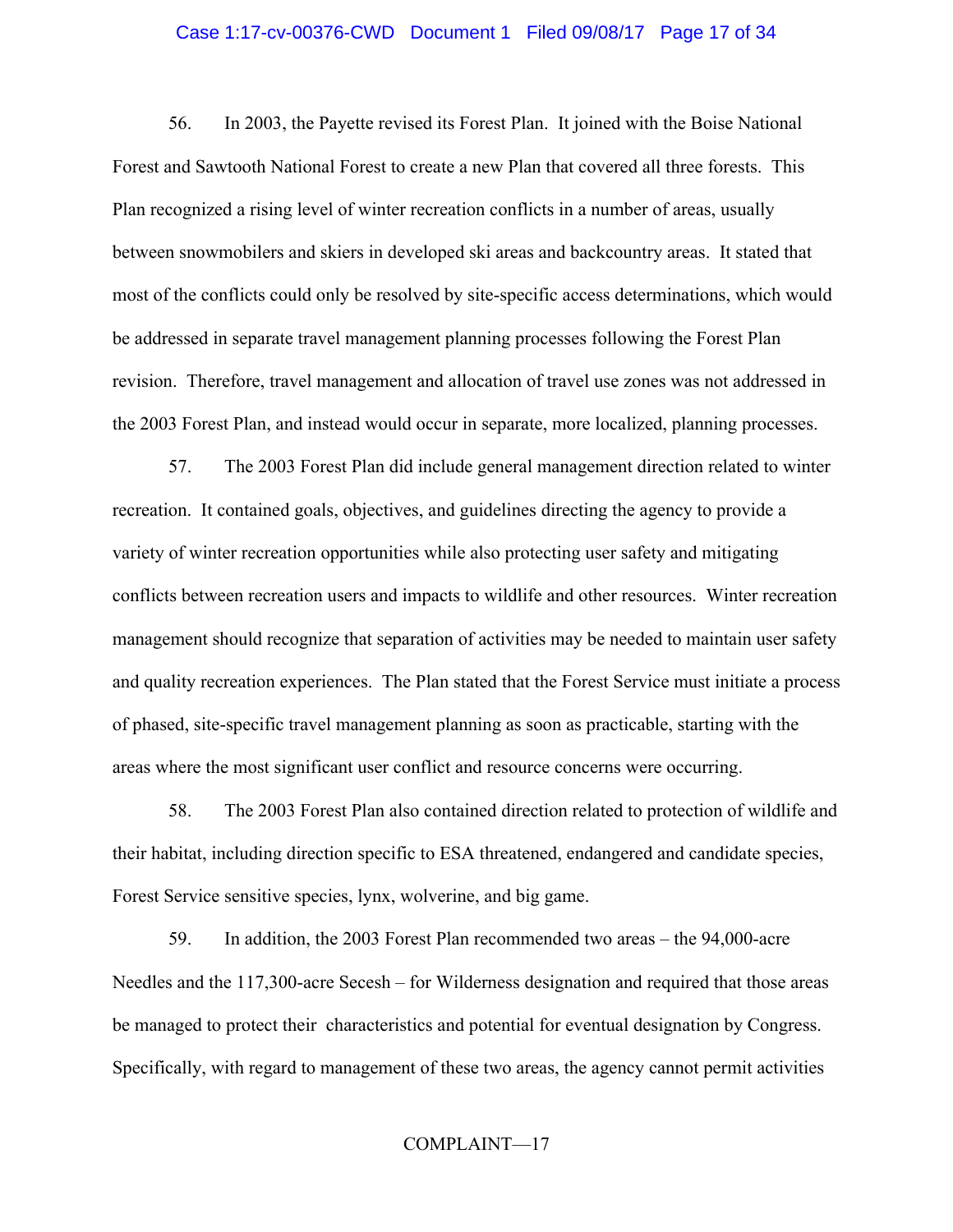#### Case 1:17-cv-00376-CWD Document 1 Filed 09/08/17 Page 18 of 34

that compromise Wilderness values or reduce the area's potential for Wilderness designation, promote non-conforming uses, or allow mechanical transport to continue if it degrades Wilderness values, damages resources, or results in user conflicts.

60. Pursuant to direction in the Forest Plan, the Payette National Forest initiated sitespecific travel management planning in 2004 for both summer and winter motorized use. It issued a draft EIS in 2006 and a final EIS in 2007 for both summer and winter travel management. The Forest Service stated there was a need for a winter travel plan to address conflicts between uses and resource impacts in winter.

61. The final EIS described the existing condition of winter recreation use on the forest. It showed the existing OSV closure areas on the forest, noting that they originated in the 1988 Forest Plan and were frequently for big game habitat protection. Overall, 70% of the forest outside of designated Wilderness was open to OSV use, including almost half of the area within Recommended Wilderness. The EIS stated that over the previous ten years, snowmobile use on the Payette had increased, and improved technology allowed them to reach almost all of the terrain open to OSV use.

62. The increase in amount and scope of OSV use had led to increased conflicts with skiers and snowshoers. The 2007 EIS explained that areas which non-motorized users could count on as snowmobile-free just five to six years earlier had become favorite play spots for OSVs, displacing skiers and snowshoers. Because most of the area closed to OSV use was not skiable terrain, only 10% of the forest outside of Wilderness was available for backcountry skiing and closed to OSVs. Access to this skiable terrain was difficult because there were few trailheads within three miles of these areas. Additionally, illegal snowmobile use within closure areas was common, including within Wilderness, which was adding to use conflicts and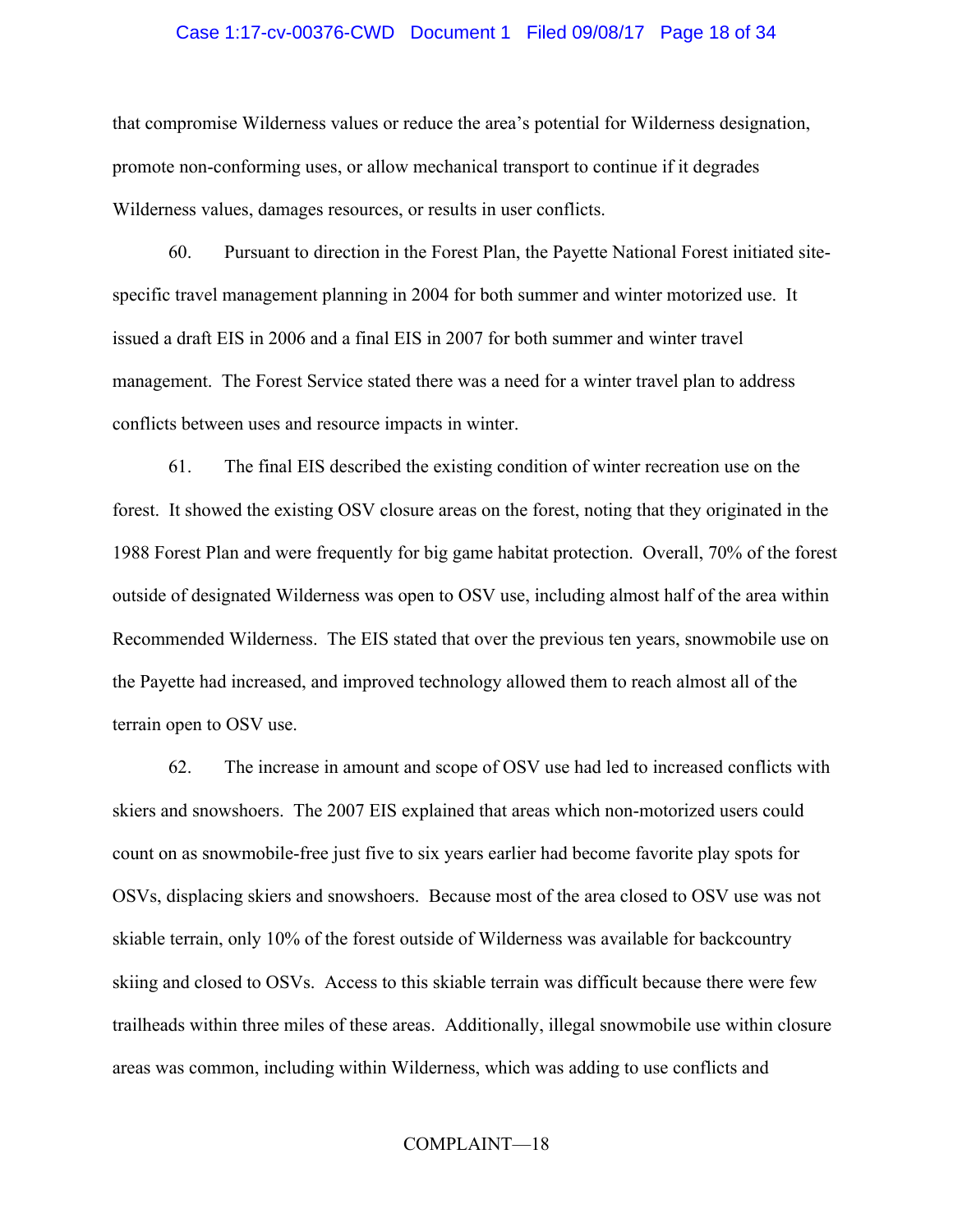#### Case 1:17-cv-00376-CWD Document 1 Filed 09/08/17 Page 19 of 34

adversely affecting Wilderness values and wildlife habitat.

63. The EIS identified certain high conflict areas on the forest. It concluded that, under existing conditions, conflicts and safety issues between snowmobiles and backcountry skiers in these and other areas would continue and likely escalate due to increasing use by both groups, and illegal snowmobile use in closed areas would also continue.

64. The EIS also described effects to wildlife from winter recreation, focusing mostly on lynx, wolverine, fisher, and big game. It noted that 74% of lynx habitat outside of Wilderness was open to OSV use, including 137 miles of groomed routes, while 69% of potential wolverine denning habitat outside of Wilderness was open to OSV use. OSV use was fragmenting habitat and travel corridors for these species, disrupting habitat connectivity. OSV use areas overlapped habitat for fisher, a Region 4 Sensitive Species, but the EIS claimed that there were no sightings of fisher on the Payette so there was low probability of fisher presence in OSV use areas. Some areas of elk winter range were open to OSVs, although most were at lower elevations so little OSV use occurred there.

65. The alternative actions in the EIS considered various site-specific area closures to address user conflicts and resource concerns. The EIS did not consider altering the existing system of groomed OSV trails, which permitted grooming of up to 245 miles of trail each winter.

66. The agency issued records of decision (RODs) for summer motorized use in 2008 and 2009 by Ranger District, and issued a forest-wide ROD for winter motorized use in 2010. The winter travel ROD noted that there were no changes to the OSV trail system, but it selected the EIS alternative that closed four site-specific areas, totaling 15,157 acres, to OSVs to respond to known conflicts between motorized and non-motorized use and wintering wildlife. After these closures, a total of 477,268 acres on the forest were closed to OSV use, leaving 1,052,472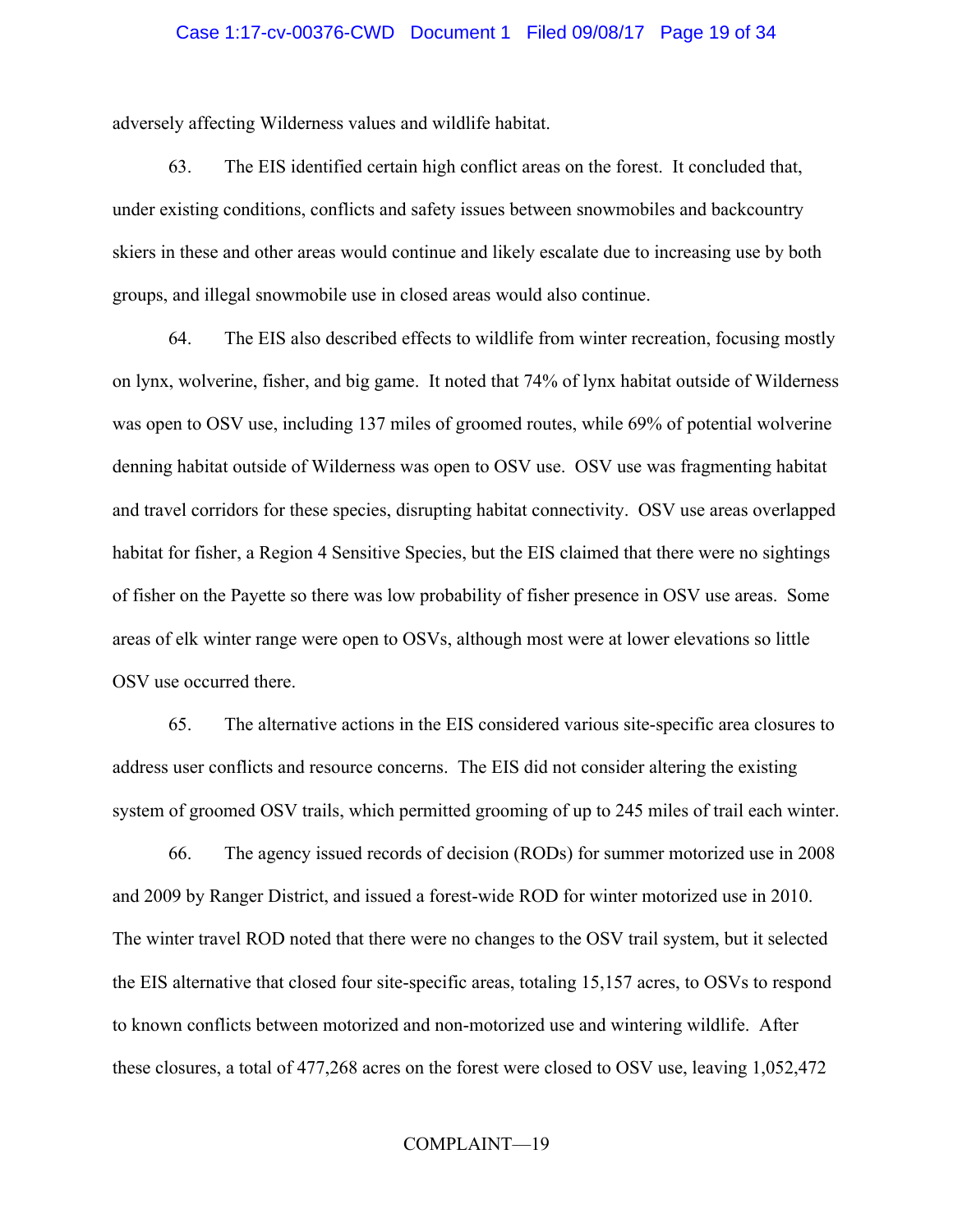#### Case 1:17-cv-00376-CWD Document 1 Filed 09/08/17 Page 20 of 34

acres open to OSVs. The ROD stated that the no action alternative was not selected because it did not address the need for change to reduce conflicts between motorized and non-motorized uses in the winter season and did not respond to safety concerns of non-motorized users.

67. The Forest Service consulted with U.S. Fish and Wildlife Service and National Marine Fisheries Service over effects of the winter travel plan on ESA listed species Canada lynx, gray wolf, northern Idaho ground squirrel, bull trout, Chinook salmon, and steelhead. The agencies determined the plan was not likely to adversely affect lynx or wolf, and would have no effect on the ground squirrel or fish species.

68. Winter Wildlands Alliance and other organizations and individuals administratively appealed the 2010 winter travel ROD on various grounds in December 2010.

69. In February 2011, the Regional Forester ruled on the administrative appeals and remanded the winter travel ROD for the narrow purpose of allowing key stakeholders and interested members of the public an opportunity to comment on the amount of snow cover required for OSV use. He rejected all other claims raised in the appeals.

70. Since then, the Forest Service has taken no action to finish and implement the winter travel plan. Instead, it abandoned the process and issued special use orders to enforce the existing OSV closures on the Payette, with three modifications: it opened two small areas to OSV use that had been closed, and it closed one small area at Granite Mountain—one of the four OSV closures that would have been implemented under the winter travel ROD. These special orders and attached maps listed and showed the areas closed to OSVs on the Payette.

71. In 2013, the Payette National Forest reauthorized a cost-share agreement with Valley County and Idaho Department of Parks and Recreation to groom 291 miles of OSV trails on the forest for five years. This decision did not consider any changes to the number or location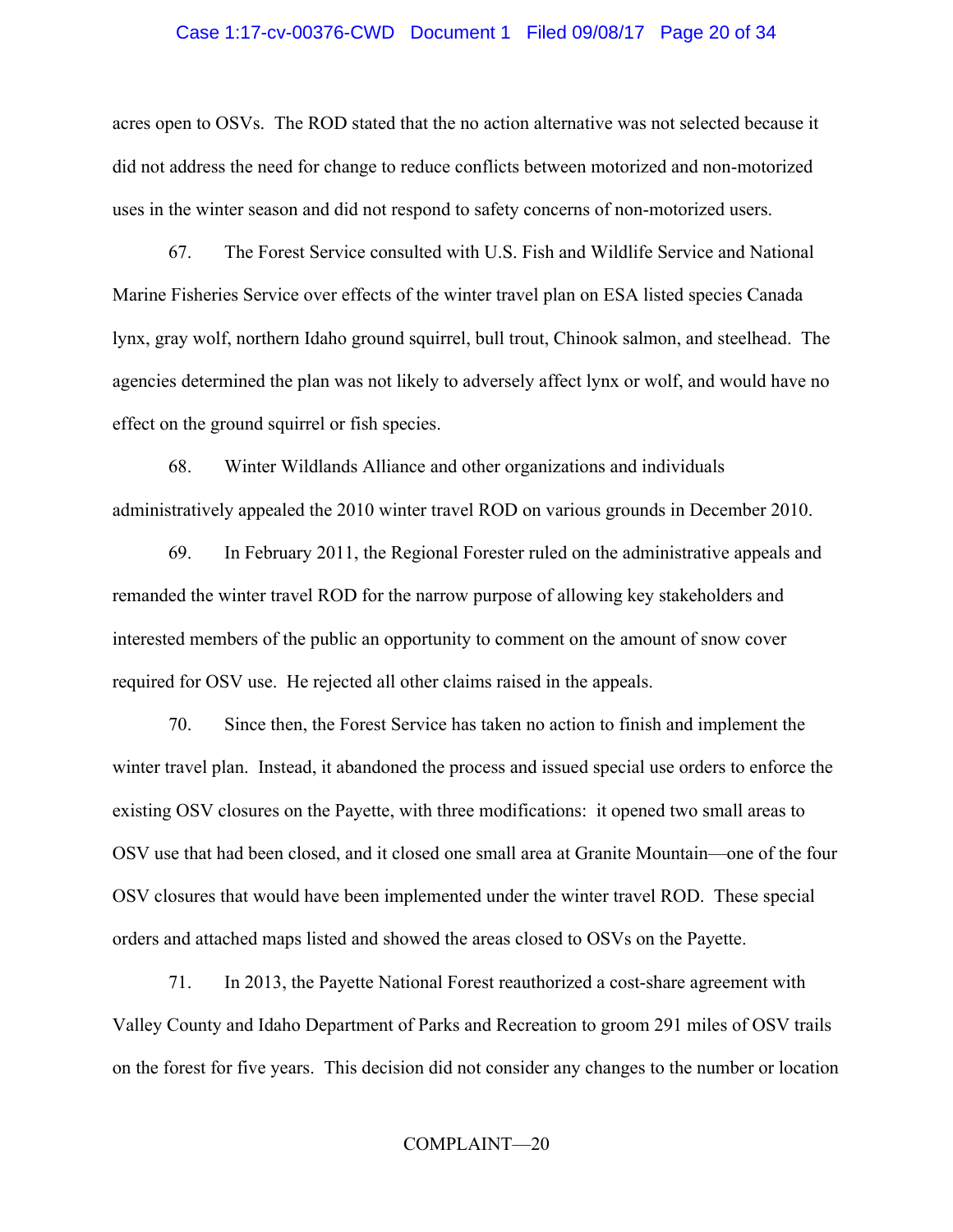#### Case 1:17-cv-00376-CWD Document 1 Filed 09/08/17 Page 21 of 34

of OSV trails or closure areas, just whether to groom the trails. The environmental analysis discussed effects from OSV use on groomed trails to wildlife, including lynx, wolverine, and northern Idaho ground squirrel, and the decision incorporated a few mitigation measures to reduce impacts to those species. ESA consultation for lynx and northern Idaho ground squirrel found that the grooming may affect, but was not likely to adversely affect, both species.

72. Two years later, the Payette reauthorized permits for guided snowmobile tours on the forest. Again, this decision did not consider any changes to OSV trails or use areas, just whether to permit outfitter tours. The 2015 environmental analysis discussion of effects to wildlife species provided information about sightings of wolverine and fisher on the forest. It also recognized that newer OSVs can go farther than ever into the backcountry and on steeper terrain.

73. The information about wolverine sightings came from a study conducted from 2009 to 2015 on several forests in Idaho, Montana, and Wyoming to document wolverine presence and assess impacts from winter recreation use. Although the final report from this study has not yet been issued, interim reports showed that numerous wolverine, including multiple reproductive females, were documented using habitat on the Payette National Forest in winter. Many pine marten and fox were also documented on the forest during the study.

74. In January 2017, the Forest Service published a new OSVUM that adopted the OSV closures listed in the special orders issued since 2011, which consist of the 1988 closures (minus the two closure areas re-opened in 2011) plus the Granite Mountain closure. The Forest Service stated in a press release that this map complied with Subpart C of the Travel Management Rule. In other words, it grandfathered the prior decisions rather than completing a winter travel plan.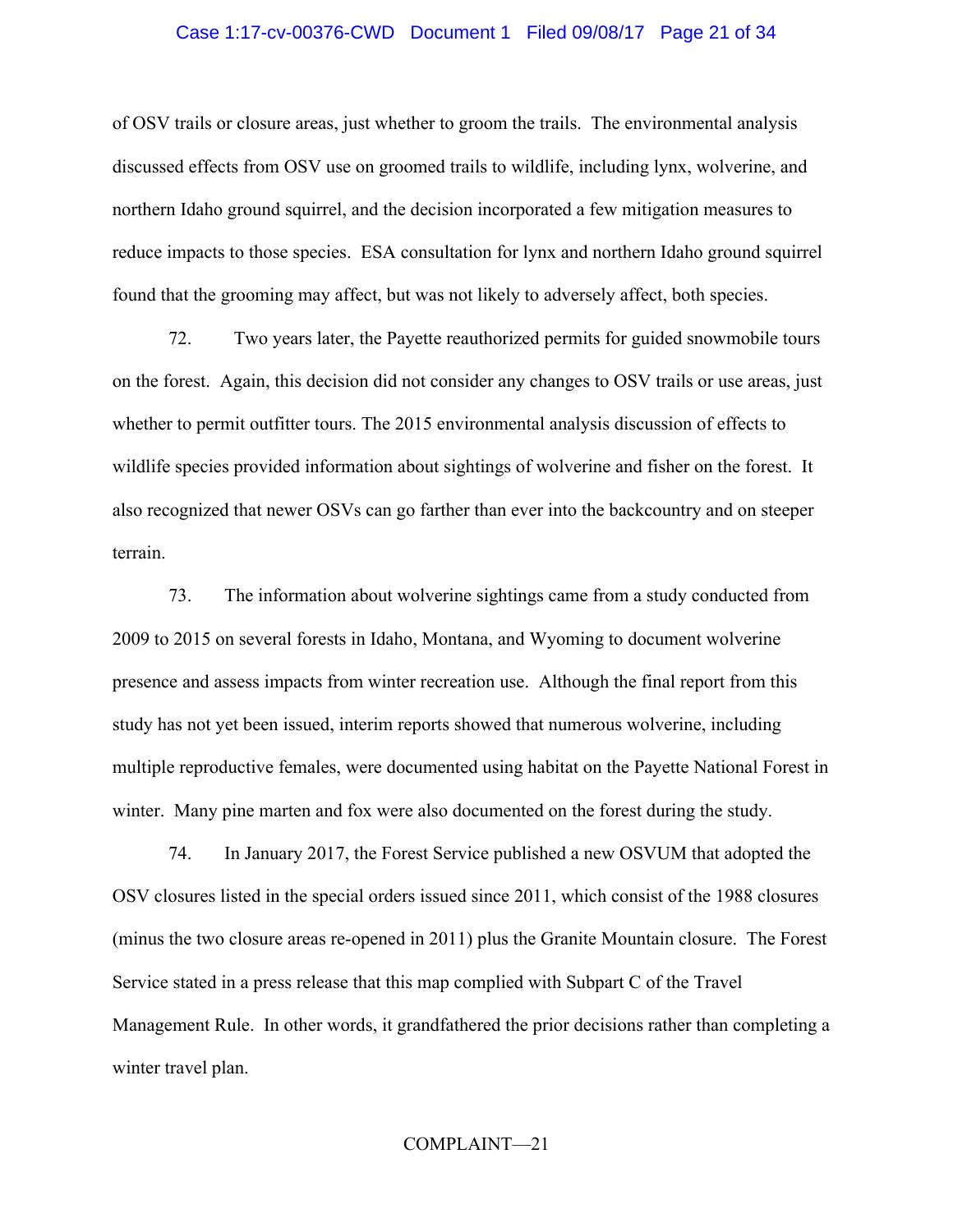## **III. Boise National Forest OSVUM**

75. The Boise National Forest completed its first Forest Plan in 1990. Like the Payette, it included travel management within that Plan, which identified recreation opportunity spectrum settings across the forest and travel restrictions within those settings. Wheeled motor vehicle travel was largely restricted to roads and trails while OSV use was allowed across most of the forest, including within almost all Recommended Wilderness. Some specific areas restricted OSV use to groomed trails to protect big game winter range, but few areas were closed to OSV use entirely. A separate Travel Map was published after the Plan that showed summer and winter travel designations and restrictions.

76. The Boise National Forest published several travel maps between 1992 and 2000 that had only minor changes to winter motorized use, such as the addition of small OSV closures near Bogus Basin ski area and Lowman.

77. In 2003, the Boise joined the Payette and Sawtooth National Forests in creating a joint revised Forest Plan. As discussed above, this Forest Plan contained general management direction for recreation, wildlife, and Recommended Wilderness that applied to all three forests, but it did not include travel management. It stated that user conflicts and travel management would be addressed in subsequent planning processes because they require site-specific analysis and detailed resource information.

78. The 2003 Plan and recreation technical report admitted that recreation use had increased considerably more than what the prior plans had predicted, and improvements in technology were allowing recreation uses to expand into previously unused areas. Expansion of snowmobiling and skiing was creating terrain conflicts between those user groups as well as disturbance to wintering wildlife.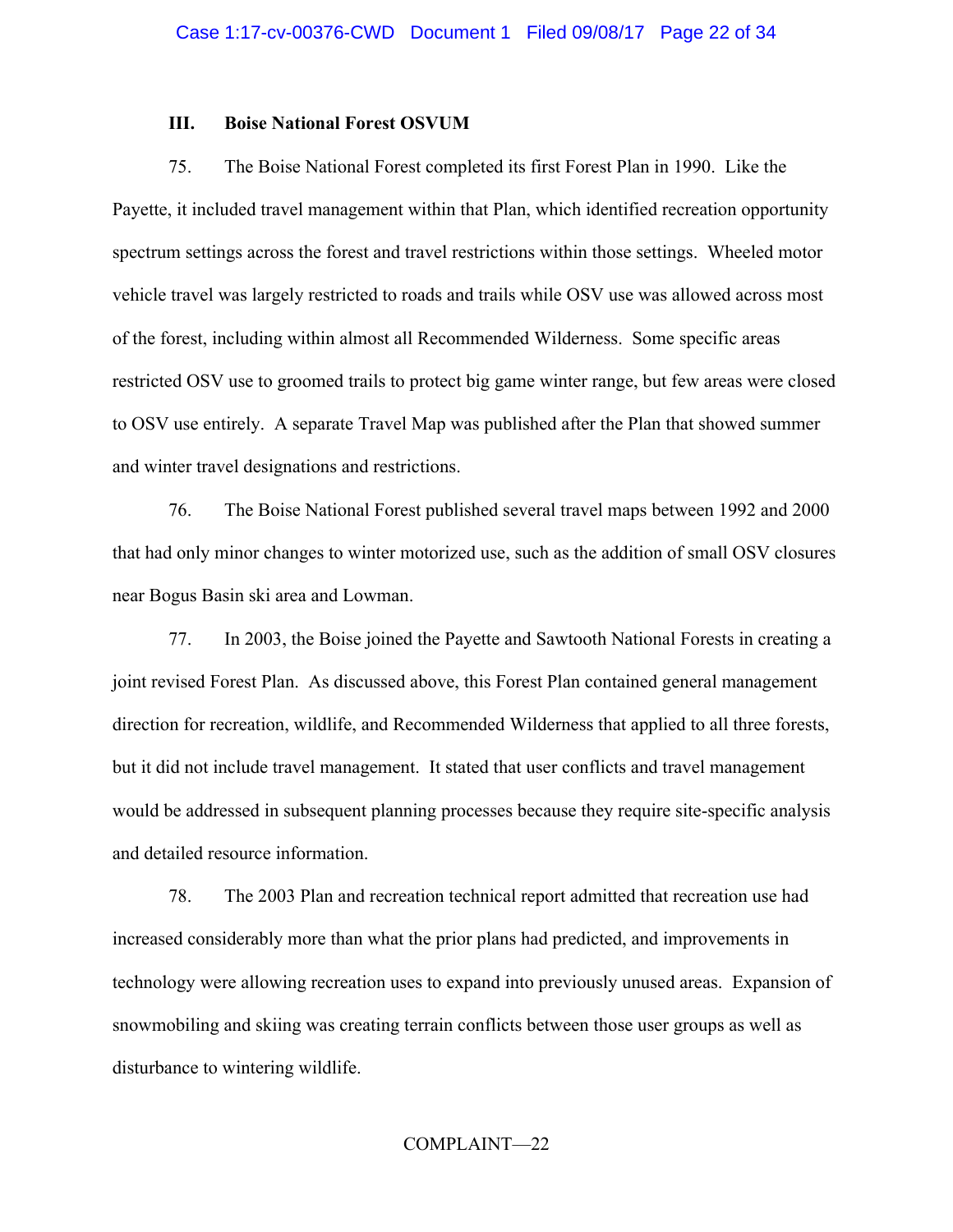#### Case 1:17-cv-00376-CWD Document 1 Filed 09/08/17 Page 23 of 34

79. Under the 2003 Plan, the Boise National Forest continued to allow grooming of 771 miles of trails, and 1,851,000 acres were open to OSV use while 351,000 acres were closed, resulting in 84% of the forest being open to OSV use, including almost all of the 179,000 acres of Recommended Wilderness on the forest.

80. To comply with direction in the revised Forest Plan to conduct new travel management planning processes, the Boise National Forest completed summer travel plans for each ranger district in 2008 and 2009. These plans addressed only motorized wheeled vehicles and specifically excluded OSV use.

81. The three forests amended the Forest Plan again in 2010 to add direction related to wildlife but did not include travel management then either. The agency stated that winter motorized recreation was not part of the purpose and need for the Forest Plan amendment, and would be addressed through future travel management efforts. Yet the Boise National Forest never began a separate winter travel planning process.

82. In 2014, the Boise National Forest published a new travel map that displayed only OSV use designations, to complement the summer travel maps published after the summer travel plans were completed. The 2014 Winter Travel Map showed the same OSV use designations as the 2000 map.

83. Over the years, the Boise National Forest has added to the cross-country ski trail system off Highway 21 near Banner Summit as recreation use of that area increased. Other areas on the Idaho City Ranger District, such as the Mores Creek Summit area, have increased in ski and snowmobile use. The heavy use in these areas resulted in conflicts between motorized and non-motorized recreationists. An informal agreement between the user groups in the early 2000's designated two skier-only areas near Mores Creek Summit to reduce conflicts, but these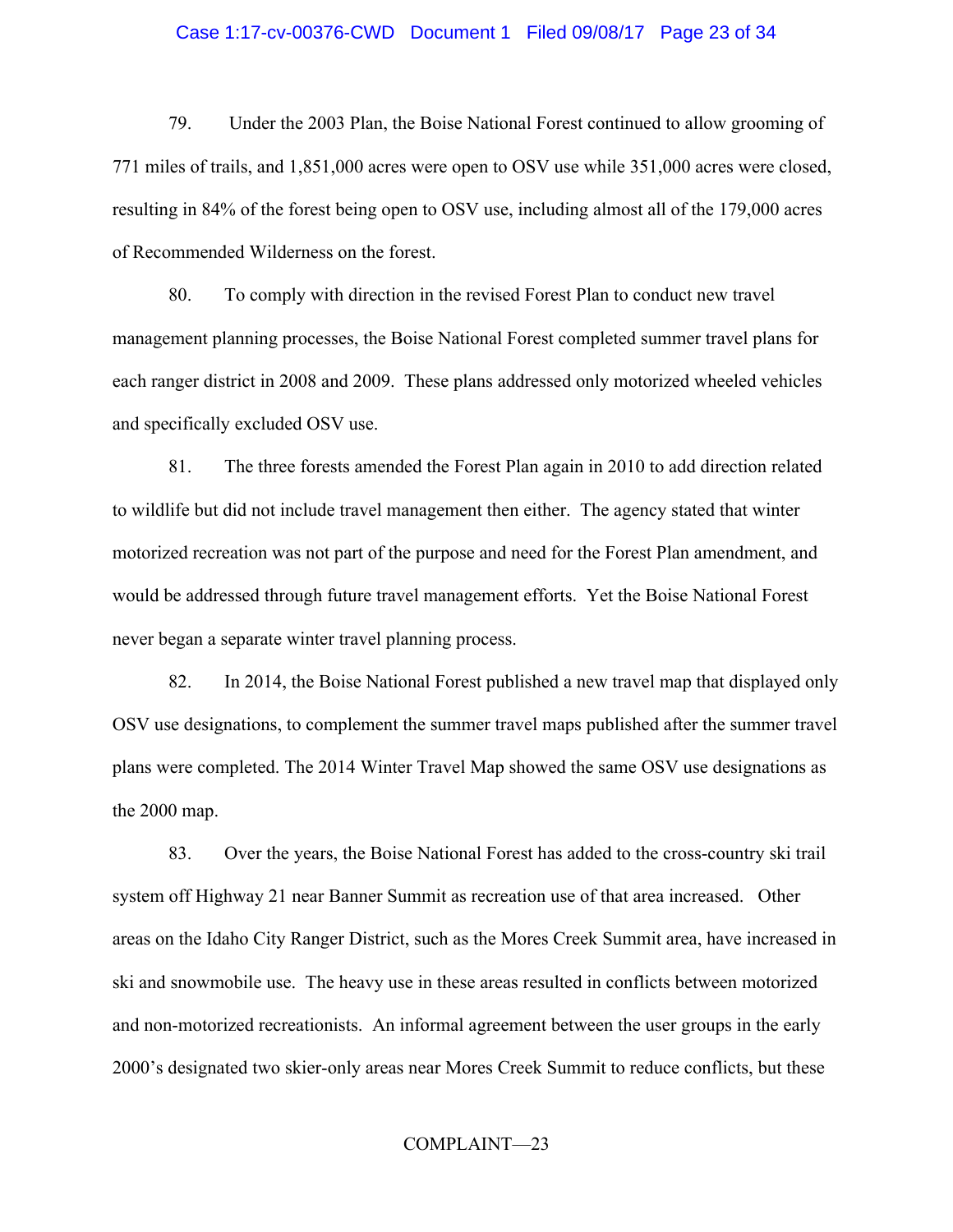were not reflected on the 2014 Winter Travel Map.

84. The Boise National Forest has also continued to authorize cost-share agreements with Valley County to groom OSV trails on the forest. The forest added 15 miles to the groomed trail system in the most recent agreement, and acknowledged that such an increase would likely increase OSV use in those areas, leading to greater effects to wildlife, less solitude in Wilderness, and more user conflicts with non-motorized recreationists.

85. OSV use areas overlap with habitat for wintering wildlife. Winter travel designations on the Boise National Forest allow for OSV use in 93% of crucial elk winter range and 75% of all elk winter range, 64% of mule deer winter range, 94% of primary wolverine habitat and 97% of wolverine maternal habitat. The wolverine study discussed above documented several wolverines using the Boise National Forest in winter between 2009 and 2015. Pine marten and fox were also documented on the Boise National Forest during this study. Most source habitat on the forest for Canada lynx and fisher is open to OSV use, and although these species are rare, each of them has been observed on the forest.

86. In February 2016, the Boise National Forest notified the public that its 2014 Winter Travel Map complied with Subpart C of the Travel Management Rule, and it would not be completing a separate winter travel plan. It noted that the grandfathered OSV designations have been in place for several decades. Additional statements by the Forest Service in other public documents confirmed that the Boise National Forest had adopted the 2014 Winter Travel Map as its OSVUM under the grandfather provision of Subpart C in February 2016.

87. A few months later, the Boise National Forest issued a decision for the Becker Integrated Resource Project. This project consisted of various actions, including timber harvest, prescribed burning, road work, and changes to winter recreation designations. It closed three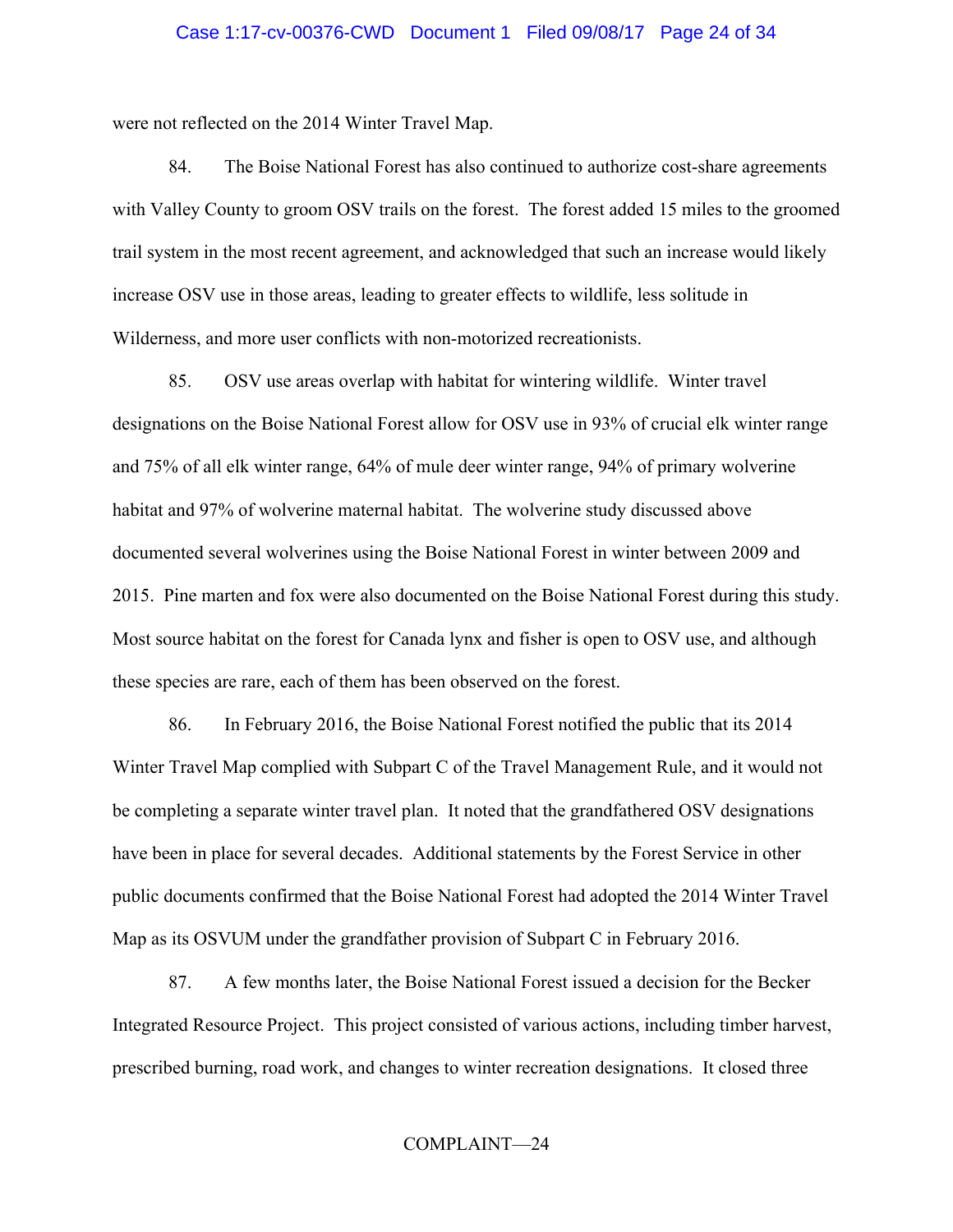#### Case 1:17-cv-00376-CWD Document 1 Filed 09/08/17 Page 25 of 34

areas to OSV use, a total of 3,215 acres, that surround high use Park 'n' Ski trail systems south and west of Highway 21 to reduce conflicts between motorized and non-motorized users.

#### **IV. Bridger-Teton National Forest, Teton Division OSVUM**

88. The Bridger-Teton National Forest completed a Forest Plan in 1990. The Forest Plan contained direction related to protecting wildlife, including Forest Service sensitive species, Canada lynx, grizzly bear, and big game. It also required that the recreation trail system be managed to minimize conflicts among users, and that OSVs must avoid crucial winter ranges. With regard to the Wilderness Study Areas designated in 1984, no activities can occur that would impair Wilderness characteristics or reduce the potential of the area for designation as Wilderness.

89. Also in 1990, the Bridger-Teton completed a separate winter travel plan for the Teton Division of the forest. The Teton Division consists of the Jackson and Buffalo Ranger Districts, and portions of the Pinedale and Big Piney Ranger Districts.

90. The objectives for the 1990 winter travel plan were to make sure travel management was consistent with the new Forest Plan, maintain or improve opportunities for established recreation uses, and address conflicts between big game winter populations and growth of winter recreation uses. The EA discussed impacts of winter recreation use on various big game species but had little or no discussion about impacts to other species such as lynx, wolverine, grizzly bear, and other animals that use the area during the winter season. It did not identify areas of conflict between motorized and non-motorized recreationists.

91. The Decision Notice for the winter travel plan selected the alternative that restricted OSV use to designated routes in crucial winter range for elk, bighorn sheep, and moose, kept a few discrete areas closed to OSV use such as the elk feed grounds, Teton Village,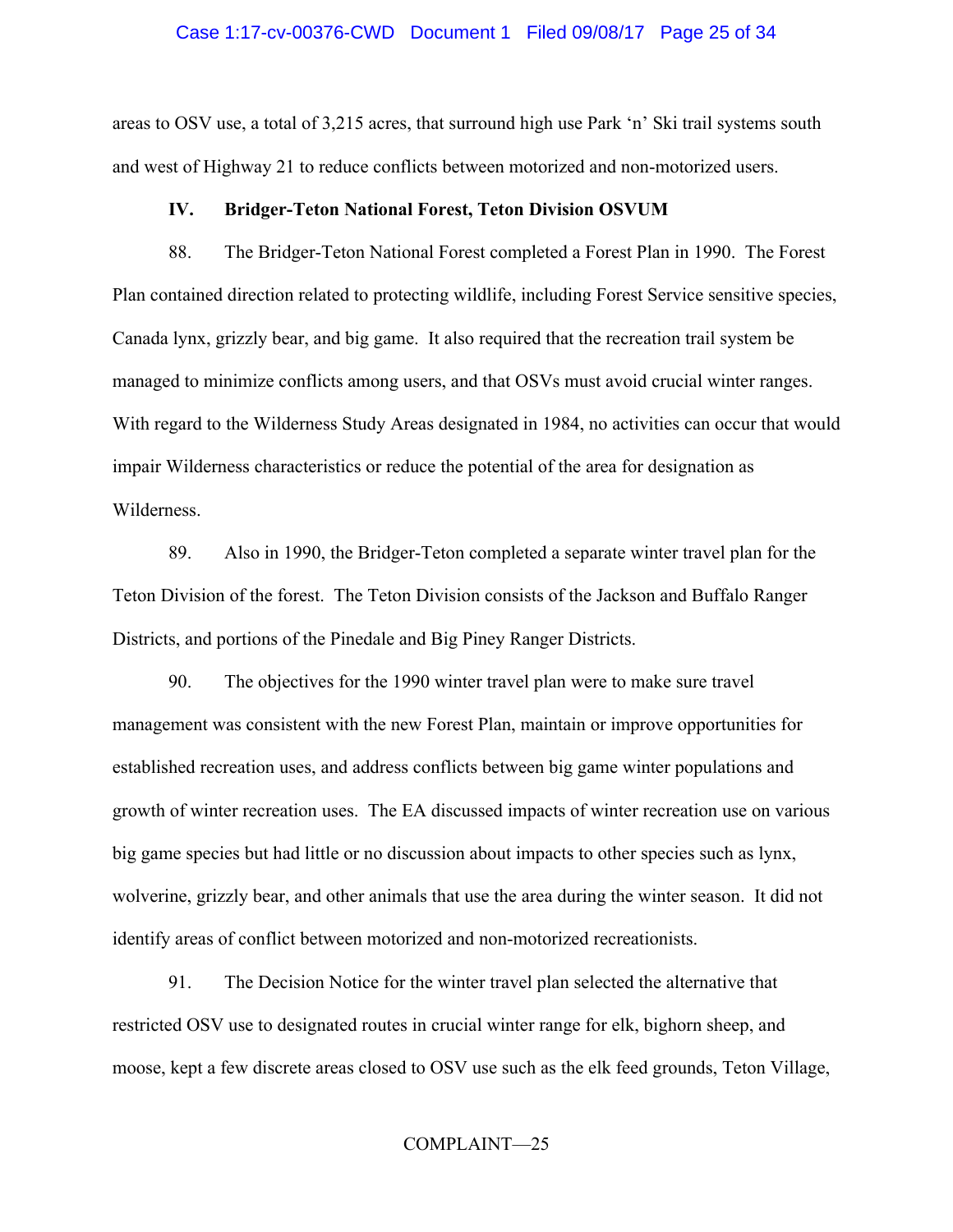#### Case 1:17-cv-00376-CWD Document 1 Filed 09/08/17 Page 26 of 34

and Snow King Mountain, and left all remaining area outside of Wilderness open to use. More than 600,000 acres remained open to OSV use, including the Palisades and Shoal Creek WSAs.

92. In 1992, the Bridger-Teton issued outfitter permits for use of the Continental Divide Snowmobile Trail, part of which went through the Bridger-Teton National Forest. The wildlife evaluation completed for that decision noted that snowmobile use could displace lynx, wolverine, or fisher if they are in the area.

93. The Bridger-Teton made slight revisions to the winter travel plan in 1993 to adjust some motorized and non-motorized routes and boundary lines of crucial big game winter range, private land, and Wilderness areas.

94. The Forest Service initiated summer travel planning that covered the Teton Division in 2008 and issued motor vehicle use maps when that process was completed. It did not conduct winter travel planning at the same time. Because the maps resulting from the summer travel plans did not include OSV use, the agency issued a separate Winter Travel Map for the Teton Division in 2010. That map showed the same OSV designations as the 1990 map, and stated that OSV closures were due to Wilderness and protection of crucial big game winter range.

95. In response to a letter from Winter Wildlands Alliance, the Forest Service stated in 2008 that it was not conducting winter travel planning at the same time as summer travel planning but would do it separately as soon as practical. It acknowledged there was high public interest in updating the winter travel plan and that the agency had learned a lot over the last two decades about how to make the plan better.

96. Winter recreation use has increased on the Teton Division since 1990, particularly in the Teton Pass, Togwotee Pass, and Cache and Game Creek areas. Not only has the number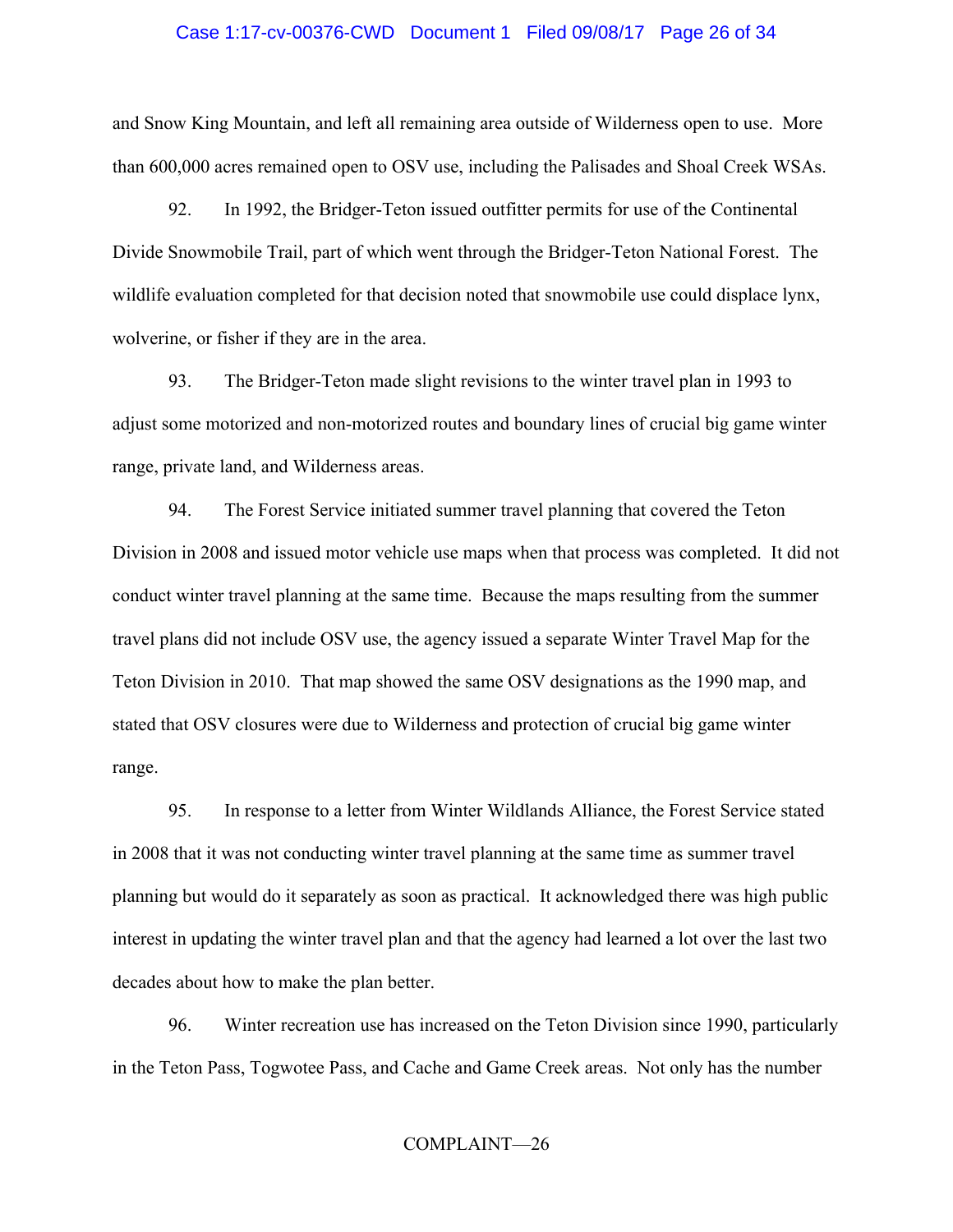#### Case 1:17-cv-00376-CWD Document 1 Filed 09/08/17 Page 27 of 34

of winter recreation users gone up, but the geographic scope of OSV use has increased significantly due to the improved technology and power of the machines that allows them to go farther into the backcountry into deeper snow and up steeper slopes. This dynamic has caused an increase in the extent of OSV use within the Palisades and Shoal Creek WSAs.

97. In February 2016, the Bridger-Teton National Forest issued a decision related to winter recreation use in the Cache/Game Creek and Teton Pass areas. Although the Forest Service was aware of conflicts between skiers and snowmobilers in those areas, the decision included only one small additional restriction on OSVs, which required them to stay on Cache Creek Road for the first 1.2 miles from the parking lot. The main aspects of the decision related to restrictions when bringing dogs to these areas and small changes to winter wildlife closures.

98. The Forest Service admitted that there was ever-increasing recreation use in popular areas around Cache Creek and Game Creek and on Teton Pass, but that the issue of excluding OSV use from those areas entirely must be addressed in winter travel planning efforts that are broader in scope. Because this decision was narrow and made only small changes, the Forest Service did not complete an environmental analysis for it under NEPA.

99. A few months later, the Forest Service issued a new OSVUM and stated that it complied with Subpart C of the Travel Management Rule. The map showed the same designations as the 1990 winter travel map plus the small additional Cache Creek OSV restriction. The agency stated that it was complying with Subpart C by tiering to the 1990 winter travel decision with amendments (Cache Creek). In other words, it was using the grandfather provision of Subpart C to adopt the prior decisions as its current winter travel map rather than complete a new winter travel plan.

100. In early 2017, the Forest Service issued another decision that updated the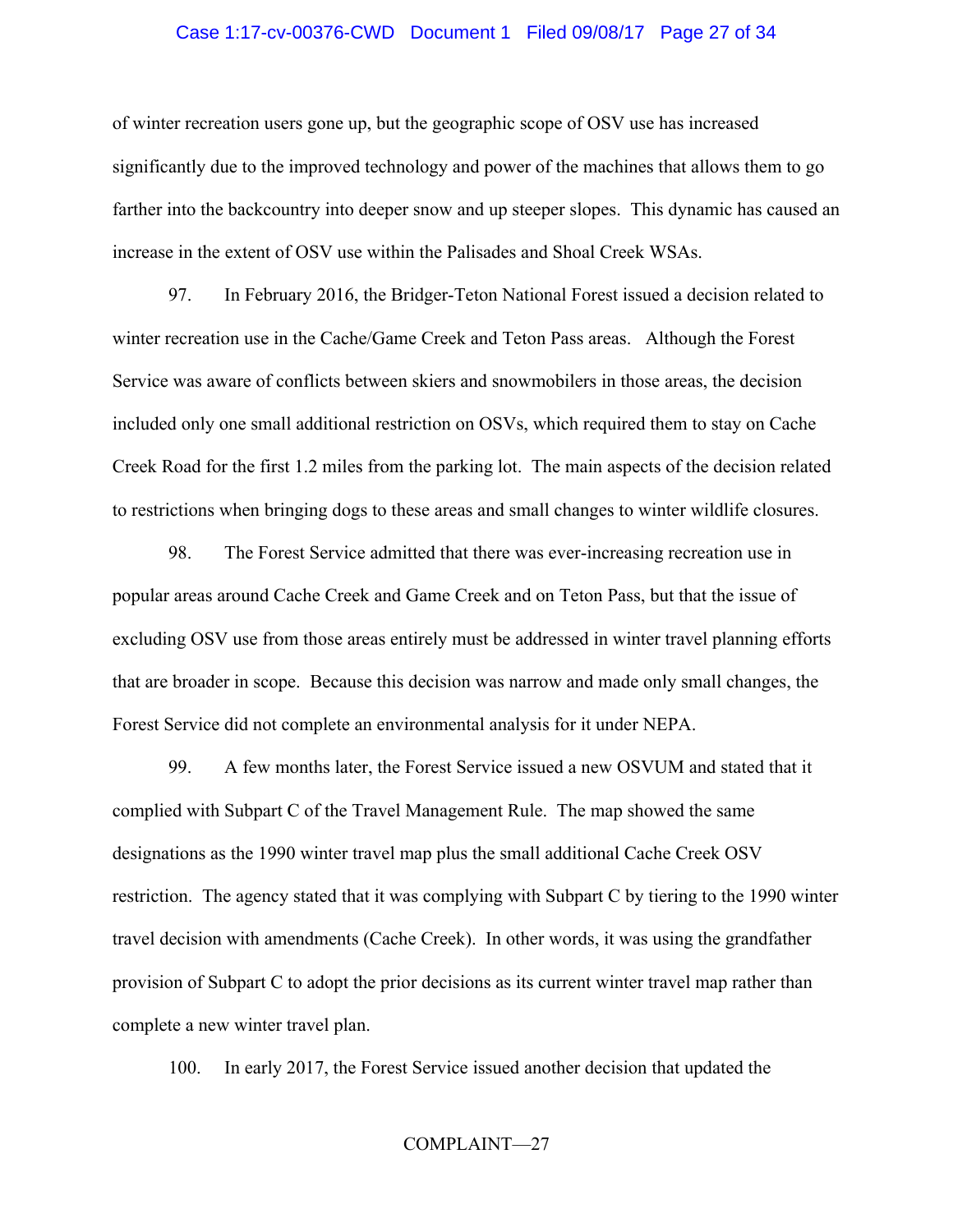## Case 1:17-cv-00376-CWD Document 1 Filed 09/08/17 Page 28 of 34

OSVUM for the Teton Division to add two small winter recreation closures intended to protect greater sage-grouse leks and to fix a few mapping errors that were inconsistent with the 1990 winter travel plan. The Forest Service was aware when it issued the OSVUM in 2016 that it would be amending it soon after to add the sage-grouse closure areas.

101. OSV use within the Teton Division overlaps habitat of Canada lynx, wolverine, grizzly bear, pine marten, fox, and numerous big game species. For instance, extensive habitat for lynx, wolverine, and grizzly exists within the Teton Division, and OSV use is allowed on more than 620,000 acres of lynx habitat, more than 450,000 acres of wolverine habitat, and more than 720,000 acres of grizzly bear habitat. The wolverine study discussed above documented a male wolverine using the Teton Range in 2014 and 2015 as well as pine marten and fox. It also documented extensive winter recreation use by skiers and snowmobilers in the Teton Mountains both years, particularly in the southern part of the range near Teton Pass and in and around the Palisades WSA.

# **FIRST CLAIM FOR RELIEF THE PAYETTE NATIONAL FOREST OSVUM WAS ARBITRARY, CAPRICIOUS, AND CONTRARY TO LAW**

102. Plaintiffs reallege and incorporate by reference the preceding paragraphs.

103. This first claim for relief challenges the Forest Service's decision to adopt existing OSV use designations by publishing the Payette National Forest OSVUM rather than completing a winter travel plan as being arbitrary, capricious, an abuse of discretion, and contrary to the Travel Management Rule, NFMA, and NEPA. Plaintiffs bring this claim pursuant to the judicial review provisions of the APA, 5 U.S.C. § 706.

104. The publication of the OSVUM violated the Travel Management Rule because adopting existing OSV use designations did not minimize damage to natural resources,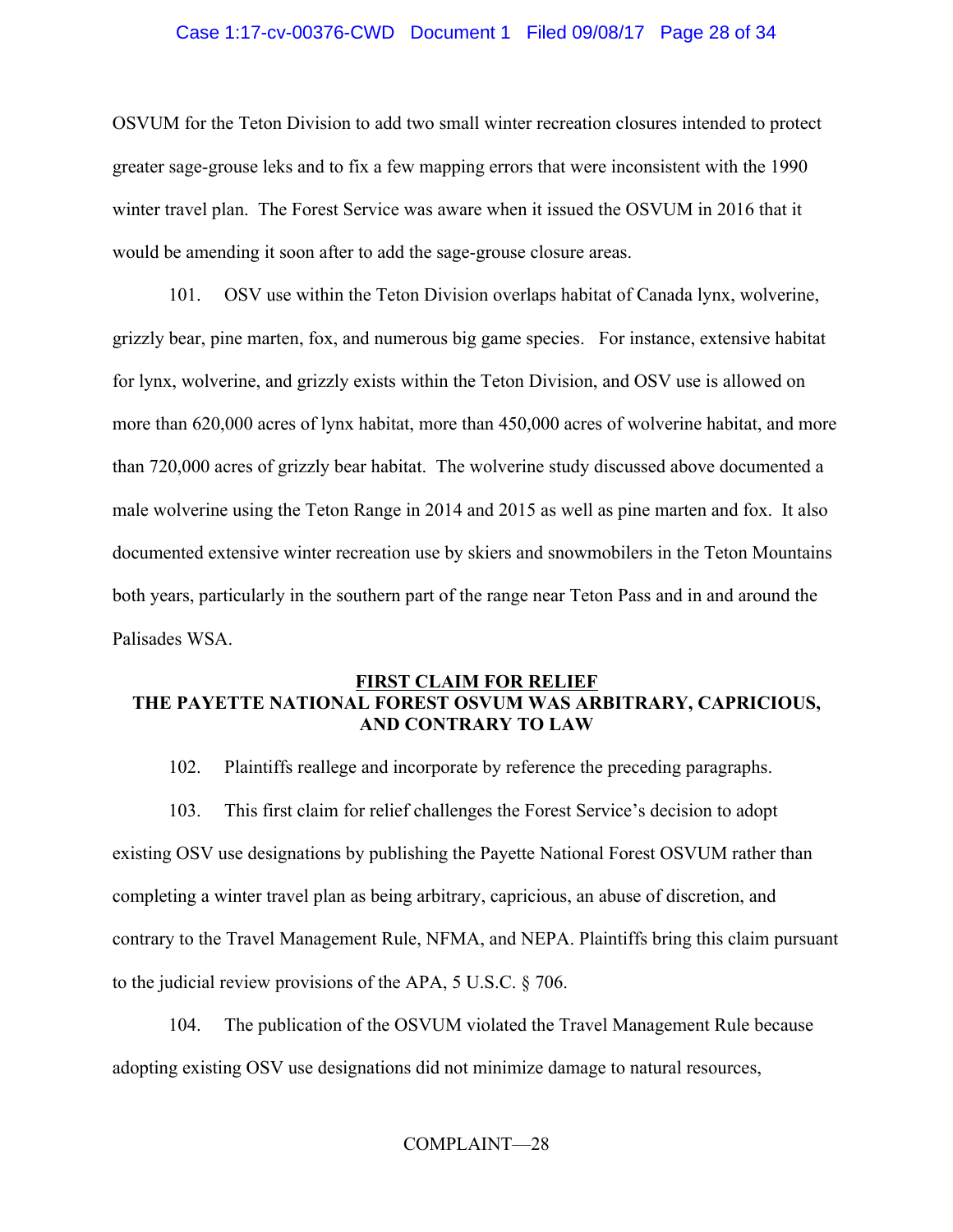#### Case 1:17-cv-00376-CWD Document 1 Filed 09/08/17 Page 29 of 34

harassment of wildlife and disruption of wildlife habitat, or conflicts with other recreation users. 36 C.F.R. §§ 212.55(b), 212.81(d). It also violated the Rule by adopting existing OSV use designations that did not comport with the "closed unless designated open" approach because they continued to implement designations of closed areas rather than discrete, specifically delineated areas open to OSV use.

105. An interpretation of the grandfather provision that allows the Forest Service to adopt prior designations under such circumstances violates the language and intent of the Travel Management Rule as well as Executive Order 11644. *Id.* §§ 212.80-81; E.O. 11644, § 3.

106. The publication of the OSVUM violated NFMA because adopting existing OSV use designations was inconsistent with direction in the Payette Forest Plan to protect wildlife including Forest Service sensitive species, lynx, wolverine, and northern Idaho ground squirrel, as well as direction related to recreation and Recommended Wilderness. 16 U.S.C. § 1604(i); 36 C.F.R. § 219.15.

107. Finally, the publication of the OSVUM violated NEPA because the Forest Service adopted existing OSV use designations without conducting any new environmental analysis of the effects of current OSV use, or alternatively any supplemental environmental analysis to take into account new information and changed circumstances since 1988, when the majority of the designations occurred. 42 U.S.C. § 4332(2)(C); 40 C.F.R. § 1502.9(c)(1).

108. Accordingly, the Forest Service's OSVUM for the Payette National Forest is arbitrary, capricious, an abuse of discretion, and not in accordance with the Travel Management Rule, NFMA, or NEPA, and therefore is unlawful and must be set aside pursuant to the APA, 5 U.S.C.  $\S$  706(2)(A).

WHEREFORE, Plaintiffs pray for relief as set forth below.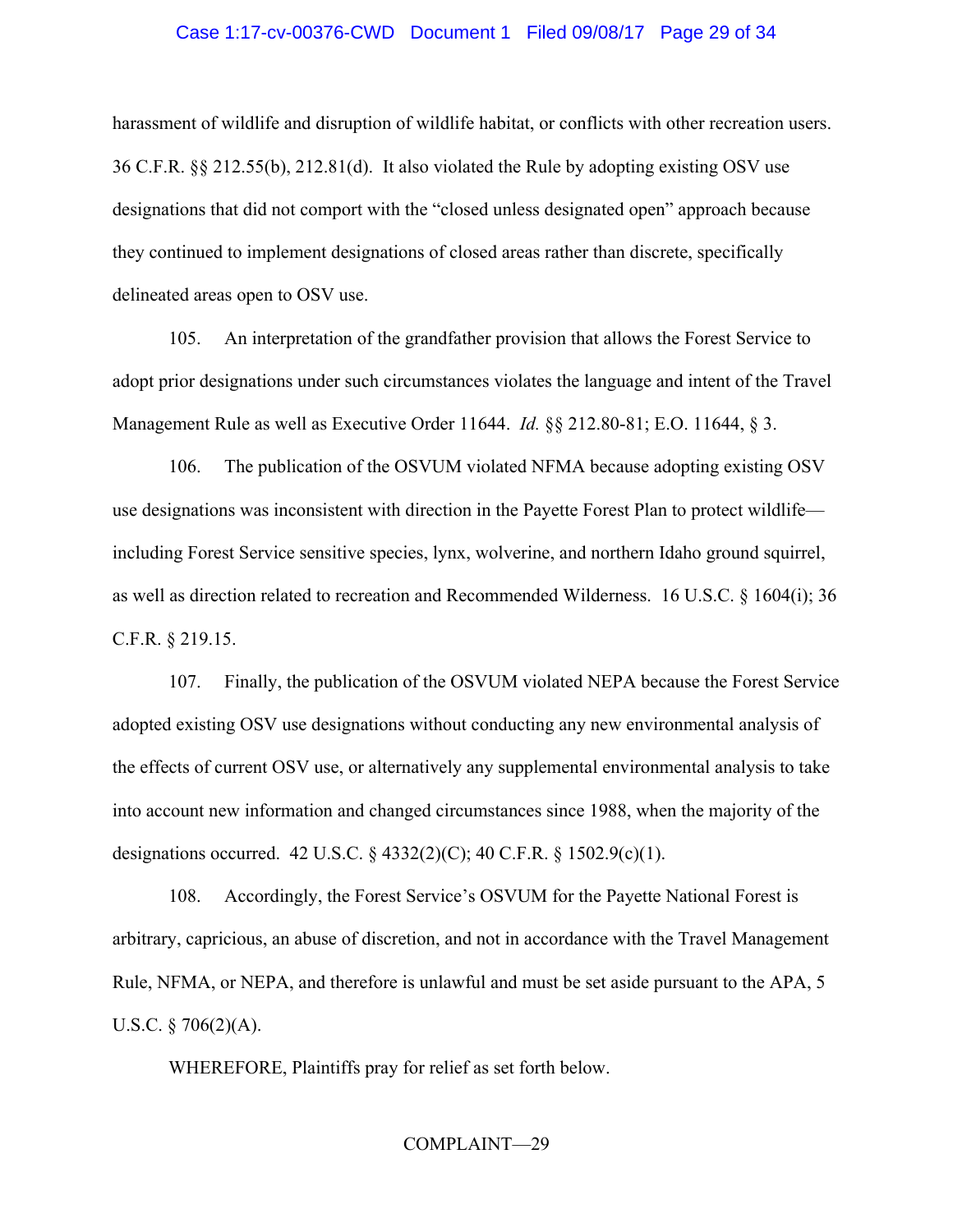## **SECOND CLAIM FOR RELIEF THE BOISE NATIONAL FOREST OSVUM WAS ARBITRARY, CAPRICIOUS, AND CONTRARY TO LAW**

109. Plaintiffs reallege and incorporate by reference the preceding paragraphs.

110. This second claim for relief challenges the Forest Service's decision to adopt existing OSV use designations in the 2014 Winter Travel Map as the Boise National Forest OSVUM rather than completing a winter travel plan as being arbitrary, capricious, an abuse of discretion, and contrary to the Travel Management Rule, NFMA, and NEPA. Plaintiffs bring this claim pursuant to the judicial review provisions of the APA, 5 U.S.C. § 706.

111. Adoption of the 2014 Winter Travel Map as the OSVUM violated the Travel Management Rule because adopting existing OSV use designations did not minimize damage to natural resources, harassment of wildlife and disruption of wildlife habitat, or conflicts with other recreation users. 36 C.F.R. §§ 212.55(b), 212.81(d). It also violated the Rule by adopting existing OSV use designations that did not comport with the "closed unless designated open" approach because they continued to implement designations of closed areas rather than discrete, specifically delineated areas open to OSV use. Finally, the OSVUM violated the rule because the Forest Service was proposing changes to OSV use designations through the Becker Integrated Resource Project before adopting the 2014 Winter Travel Map as the OSVUM.

112. An interpretation of the grandfather provision that allows the Forest Service to adopt prior designations under such circumstances violates the language and intent of the Travel Management Rule as well as Executive Order 11644. *Id.* §§ 212.80-81; E.O. 11644, § 3.

113. Adoption of the 2014 Winter Travel Map as the OSVUM violated NFMA because adopting existing OSV use designations was inconsistent with direction in the Boise Forest Plan, including direction to protect wildlife, Forest Service sensitive species, lynx, and wolverine, as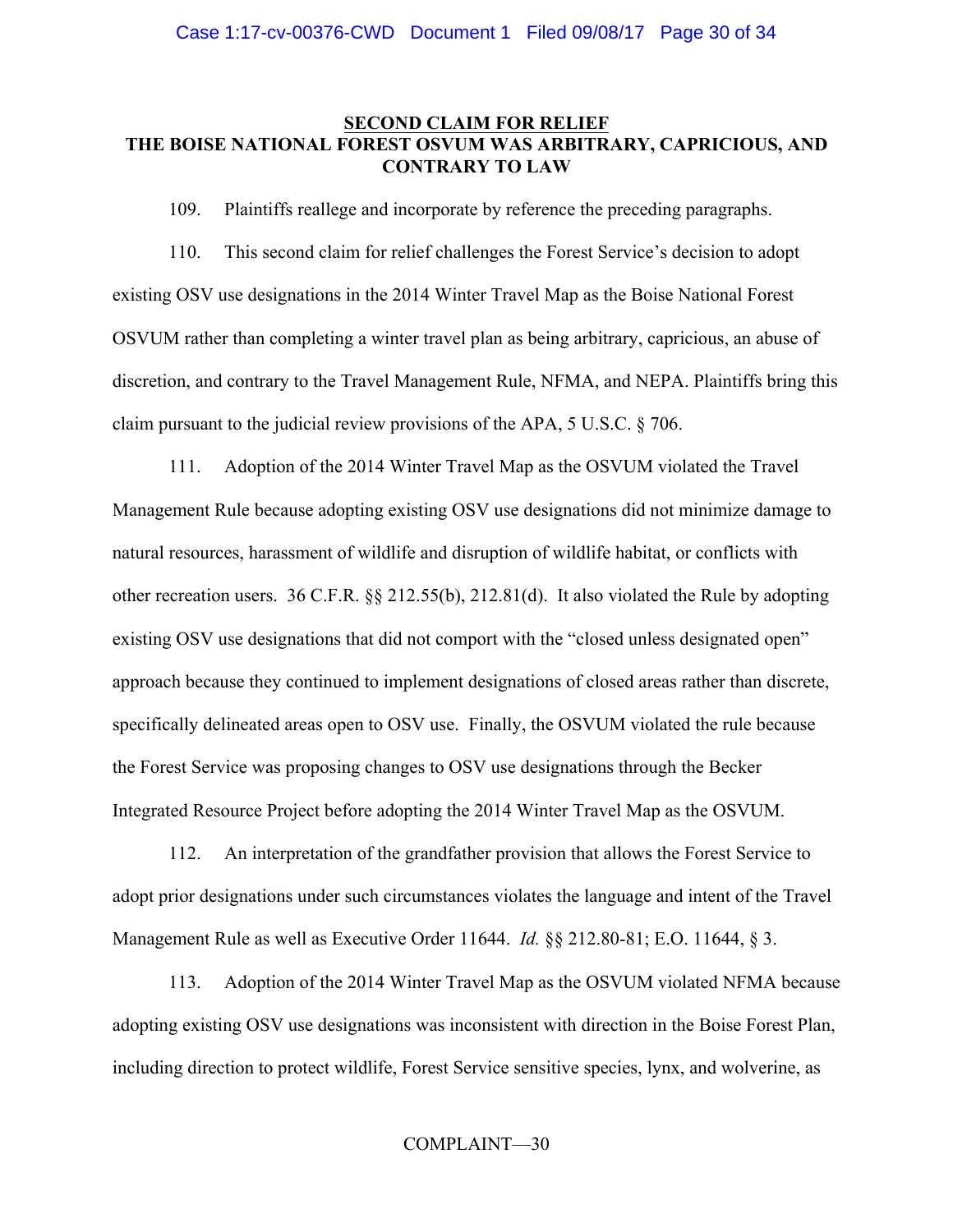# Case 1:17-cv-00376-CWD Document 1 Filed 09/08/17 Page 31 of 34

well as direction related to recreation and Recommended Wilderness. 16 U.S.C. § 1604(i); 36 C.F.R. § 219.15.

114. Finally, adoption of the 2014 Winter Travel Map as the OSVUM violated NEPA because the Forest Service adopted existing OSV use designations without conducting any new environmental analysis of the effects of current OSV use, or alternatively conducting any supplemental environmental analysis to take into account new information and changed circumstances since 1990, when the majority of the designations occurred. 40 C.F.R. §  $1502.9(c)(1)$ .

115. Accordingly, the Forest Service's OSVUM for the Boise National Forest is arbitrary, capricious, an abuse of discretion, and not in accordance with the Travel Management Rule, NFMA, or NEPA, and therefore is unlawful and must be set aside pursuant to the APA, 5 U.S.C.  $\S$  706(2)(A).

WHEREFORE, Plaintiffs pray for relief as set forth below.

# **THIRD CLAIM FOR RELIEF THE BRIDGER-TETON NATIONAL FOREST TETON DIVISION OSVUM WAS ARBITRARY, CAPRICIOUS, AND CONTRARY TO LAW**

116. Plaintiffs reallege and incorporate by reference the preceding paragraphs.

117. This third claim for relief challenges the Forest Service's decision to adopt

existing OSV use designations by publishing the Bridger-Teton National Forest Teton Division

OSVUM rather than completing a winter travel plan as being arbitrary, capricious, an abuse of

discretion, and contrary to the Travel Management Rule, NFMA, NEPA, and the Wyoming

Wilderness Act. Plaintiffs bring this claim pursuant to the judicial review provisions of the APA,

5 U.S.C. § 706.

118. The publication of the OSVUM violated the Travel Management Rule because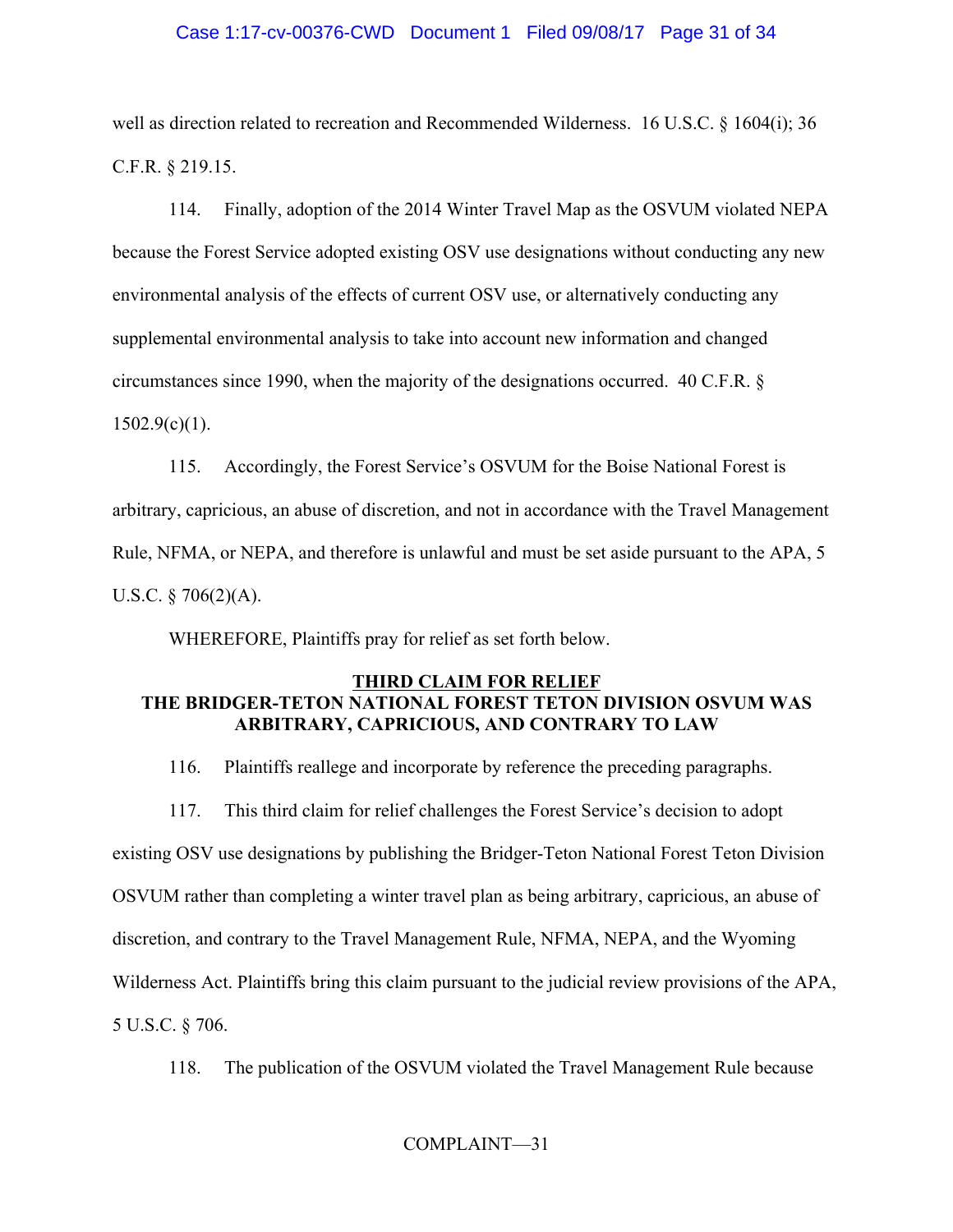#### Case 1:17-cv-00376-CWD Document 1 Filed 09/08/17 Page 32 of 34

adopting existing OSV use designations did not minimize damage to natural resources, harassment of wildlife and disruption of wildlife habitat, or conflicts with other recreation users. 36 C.F.R. §§ 212.55(b), 212.81(d). It also violated the Rule by adopting existing OSV use designations that did not comport with the "closed unless designated open" approach because they continued to implement designations of closed areas rather than discrete, specifically delineated areas open to OSV use. Finally, the OSVUM violated the rule because the Forest Service was proposing changes to OSV use designations to protect sage-grouse leks before publishing the OSVUM.

119. An interpretation of the grandfather provision that allows the Forest Service to adopt prior designations under such circumstances violates the language and intent of the Travel Management Rule as well as Executive Order 11644. *Id.* §§ 212.80-81; E.O. 11644, § 3.

120. The publication of the OSVUM violated NFMA because adopting existing OSV use designations was inconsistent with direction in the Bridger-Teton Forest Plan, including direction to protect wildlife, Forest Service sensitive species, lynx, and grizzly bear, as well as direction related to recreation and Wilderness Study Areas. 16 U.S.C. § 1604(i); 36 C.F.R. § 219.15.

121. The publication of the OSVUM also violated NEPA because the Forest Service adopted existing OSV use designations without conducting any new environmental analysis of the effects of current OSV use, or alternatively conducting any supplemental environmental analysis to take into account new information and changed circumstances since 1990, when the majority of the designations occurred. 40 C.F.R.  $\S 1502.9(c)(1)$ .

122. Finally, the publication of the OSVUM violated the Wyoming Wilderness Act because the Forest Service adopted OSV use designations that have allowed for increasing OSV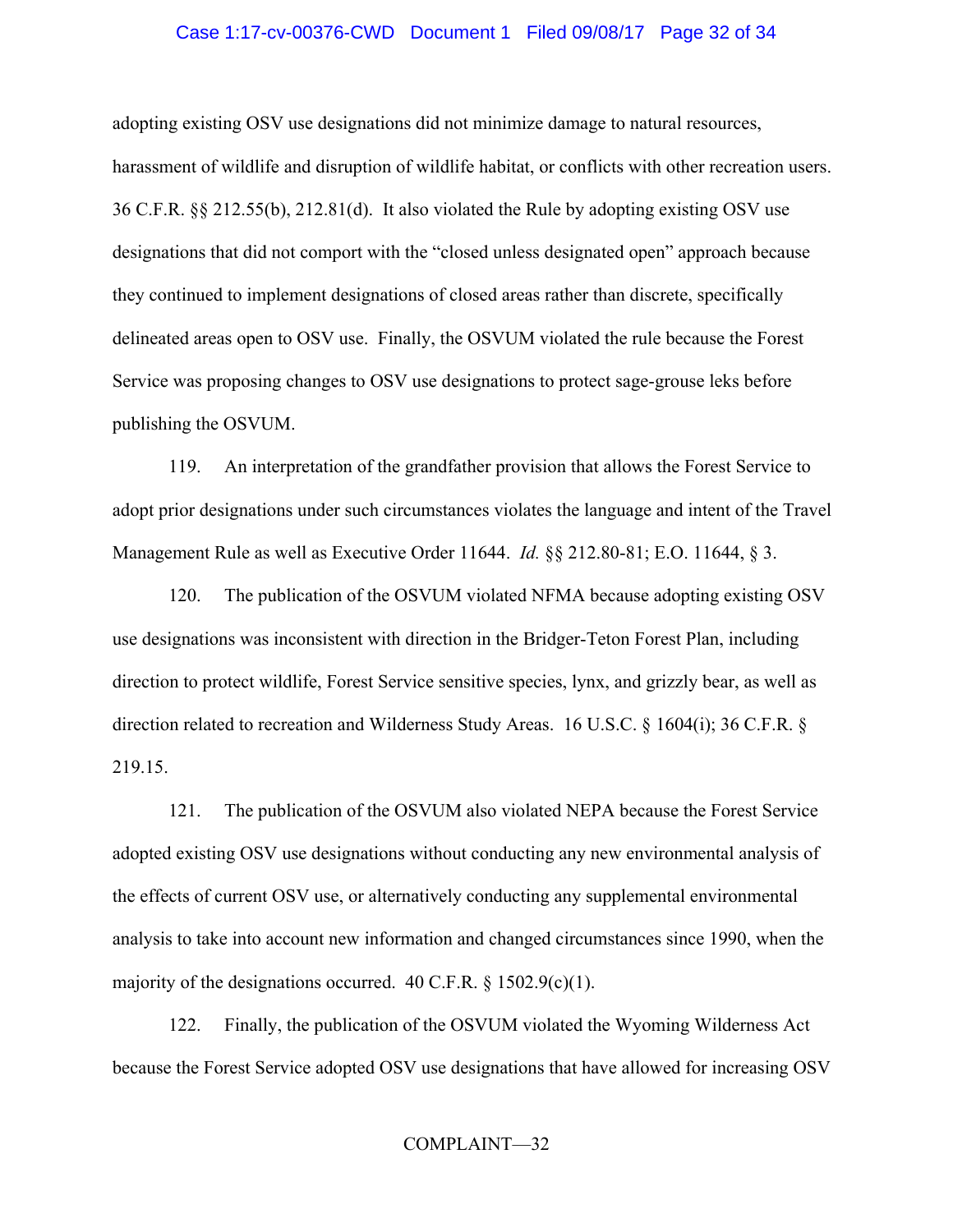# Case 1:17-cv-00376-CWD Document 1 Filed 09/08/17 Page 33 of 34

use since 1984 within the Palisades and Shoal Creek WSAs, due to both an increase in the amount of use and in the geographic scope of use by OSVs. Therefore, OSV use in the WSAs is not occurring in the same manner and degree as was occurring in 1984, in violation of the Act.

123. Accordingly, the Forest Service's OSVUM for the Teton Division of the Bridger-Teton National Forest is arbitrary, capricious, an abuse of discretion, and not in accordance with the Travel Management Rule, NFMA, NEPA, or the Wyoming Wilderness Act, and therefore is unlawful and must be set aside pursuant to the APA,  $5 \text{ U.S.C.} \$   $706(2)(\text{A})$ .

WHEREFORE, Plaintiffs pray for relief as set forth below.

## **PRAYER FOR RELIEF**

WHEREFORE, Plaintiffs respectfully request that the Court:

A. Declare that the Forest Service's decisions to publish the OSVUMs for the Payette, Boise, and/or Bridger-Teton National Forests rather than complete winter travel plans were arbitrary, capricious, an abuse of discretion, and/or violated the Travel Management Rule, NFMA, NEPA, and/or the Wyoming Wilderness Act, and thus were unlawful under the judicial review standards of the APA,  $5 \text{ U.S.C.}$  § 706(2)(A);

B. Vacate and set aside the OSVUMs for the Payette, Boise, and Bridger-Teton National Forests;

C. Order the Forest Service to ensure that future OSVUMs for these forests comply with the Travel Management Rule, NFMA, NEPA, and the Wyoming Wilderness Act;

D. Issue such temporary, preliminary, and/or permanent injunctive relief as may specifically be requested hereafter by Plaintiffs;

E. Award Plaintiffs their reasonable attorney fees, costs, and litigation expenses under the Equal Access to Justice Act, and/or any other applicable provision of law; and